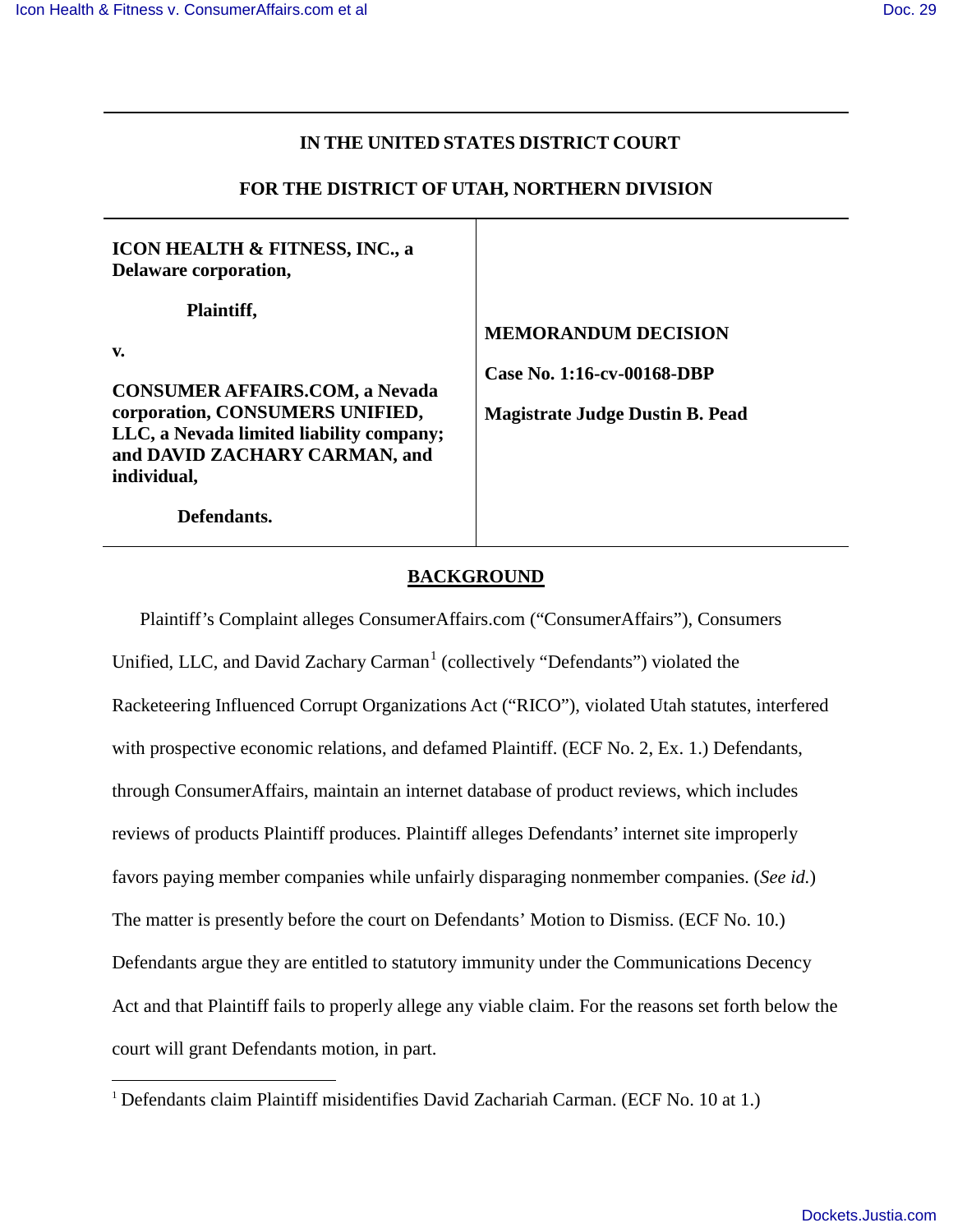#### **STANDARD OF REVIEW**

To survive, a complaint must contain "enough facts to state a claim to relief that is plausible on its face." *Bell Atl. Corp. v. Twombly*, 550 U.S. 544, 570 (2007). The court accepts factual allegations "as true and construe[s] those allegations, and any reasonable inferences that might be drawn from them" in a plaintiff's favor. *Gaines v. Stenseng*, 292 F.3d 1222, 1224 (10th Cir. 2002). "A claim has facial plausibility when the plaintiff pleads factual content that allows the court to draw the reasonable inference that the defendant is liable for the misconduct alleged." *Ashcroft v. Iqbal,* 556 U.S. 662, 678 (2009). Nonetheless, conclusory allegations without supporting factual allegations are insufficient to state a claim for relief. *See id.* ("Nor does a complaint suffice if it tenders 'naked assertion[s]' devoid of 'further factual enhancement.'").

### **FACTS**

Plaintiff alleges the following facts. ConsumerAffairs hosts a website containing product reviews and complaints for a wide variety of consumer products, including certain exercise equipment Plaintiff manufactures. (ECF No. 2, Ex. 1 at 3–4.) Defendant Carman is the sole manager of Consumers Unified, LLC, and the President, sole Director, Secretary, and Treasurer of ConsumerAffairs. (*Id.* at 3.) Together, Defendants maintain a database of product reviews on the ConsumerAffairs website. Defendants, through that database, favor product manufacturers who agree to pay a one-time setup fee and an ongoing monthly fee to ConsumerAffairs or Consumers Unified, LLC.<sup>[2](#page-1-0)</sup> (*Id.* at 4–7, 11.)

ConsumerAffairs publishes an "Overall Satisfaction Rating" for each product reviewed on its website. (*Id.* at 4.) The Overall Satisfaction Rating is expressed as a star rating out of five possible stars. ConsumerAffairs calculates the rating based on an unspecified subset of user

<u>.</u>

<span id="page-1-0"></span><sup>2</sup> Plaintiff alleges it received a proposed contract that identified the contracting party as Consumers Unified, but also referred to that entity as ConsumerAffairs. (*See id.* at 11.)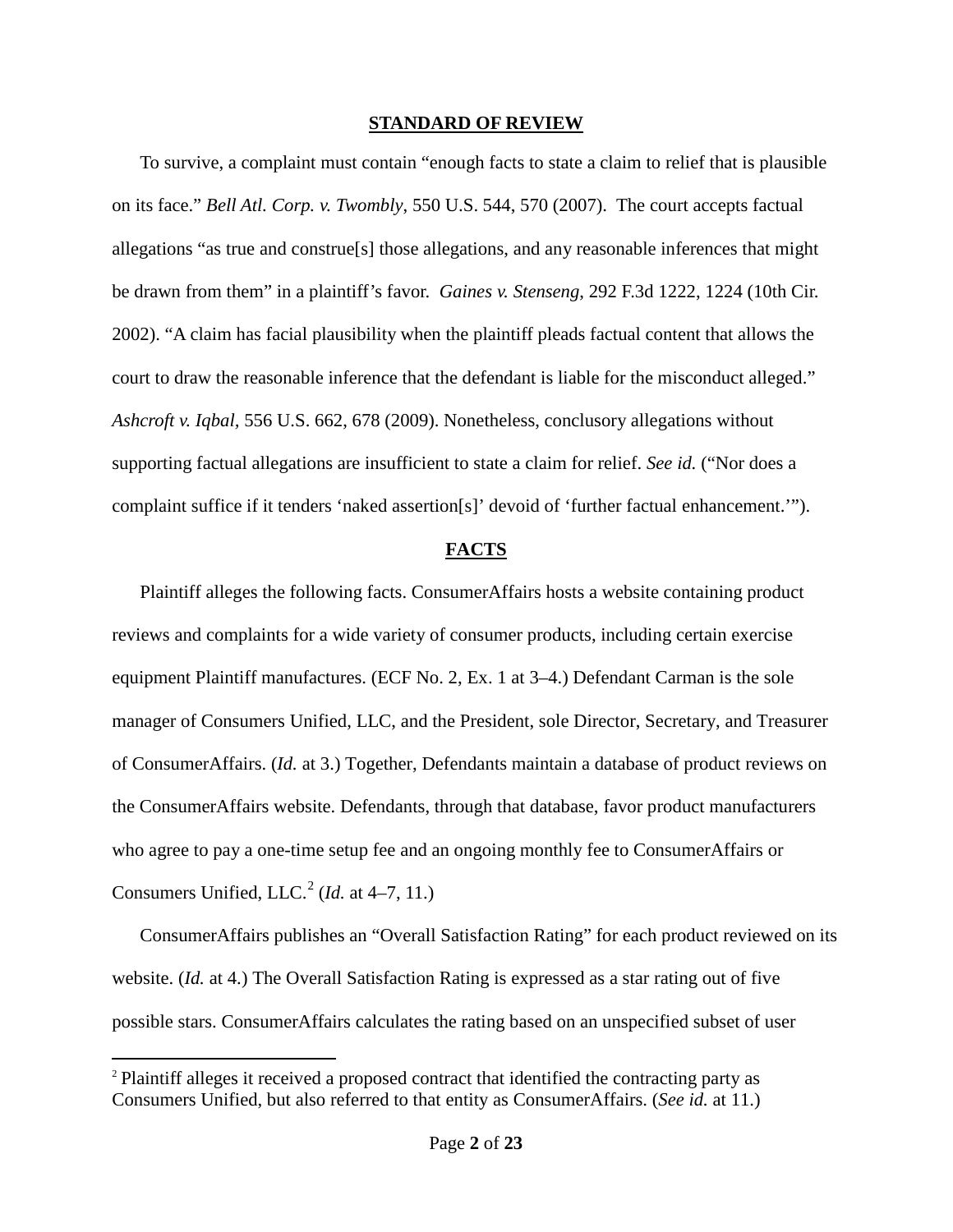reviews hosted on ConsumerAffairs' website. (*Id.* at 4.) ConsumerAffairs' chooses which consumer reviews to include in given company's Overall Satisfaction Rating based solely on whether that company pays a monthly fee to ConsumerAffairs. (*Id.* at 5.) ConsumerAffairs alters a company's Overall Satisfaction Rating by intentionally omitting or removing legitimate positive consumer-submitted reviews from pages discussing non-paying companies. (*Id.* at 6.)

ConsumerAffairs contacted Plaintiff in early 2016 offering to "help" Plaintiff with their business. (*Id.*) At that time, ConsumerAffairs rated two of Plaintiff's products at approximately one star out of five. (*Id.* at 7.) ConsumerAffairs initially refused to share pricing information unless Plaintiff signed a non-disclosure agreement. ConsumerAffairs relented when Plaintiff pointed out that pricing should not constitute a trade secret. (*Id.* at 6–7.) ConsumerAffairs sent Plaintiff a Member Accreditation Agreement ("Agreement"). ConsumerAffairs offered to waive a customary \$9,000 setup fee and charge Plaintiff an ongoing \$3,000 monthly fee in return for certain benefits and services. (*Id.* at 7.)

The Agreement provides that ConsumerAffairs will remove all negative feedback Plaintiff disputes if: the underlying facts are uncertain, the problem is "resolved," a consumer does not respond within five days, or the customer's response is "insufficient." (*Id.*) If Plaintiff refused to pay, Plaintiff could not challenge any negative feedback related to its products. (*Id.*) Also, ConsumerAffairs allows paying companies to request or compel $3$  individual reviewers to change a prior rating, but a nonpaying company cannot do this. (*Id.* at 5.)

Once a company begins paying ConsumerAffairs, the company's product pages on ConsumerAffairs' website change. (*Id.* at 4–5.) Prior to paying, ConsumerAffairs superimposes on a given company's page a prompt stating "Not Impressed With [non-paying brand]? Find a

 $\overline{a}$ 

<span id="page-2-0"></span><sup>&</sup>lt;sup>3</sup> The Complaint is unclear. It states that companies who contract with ConsumerAffairs "can have reviewers update a star rating, [and] have a star rating removed . . . ." (*Id.* at 5.)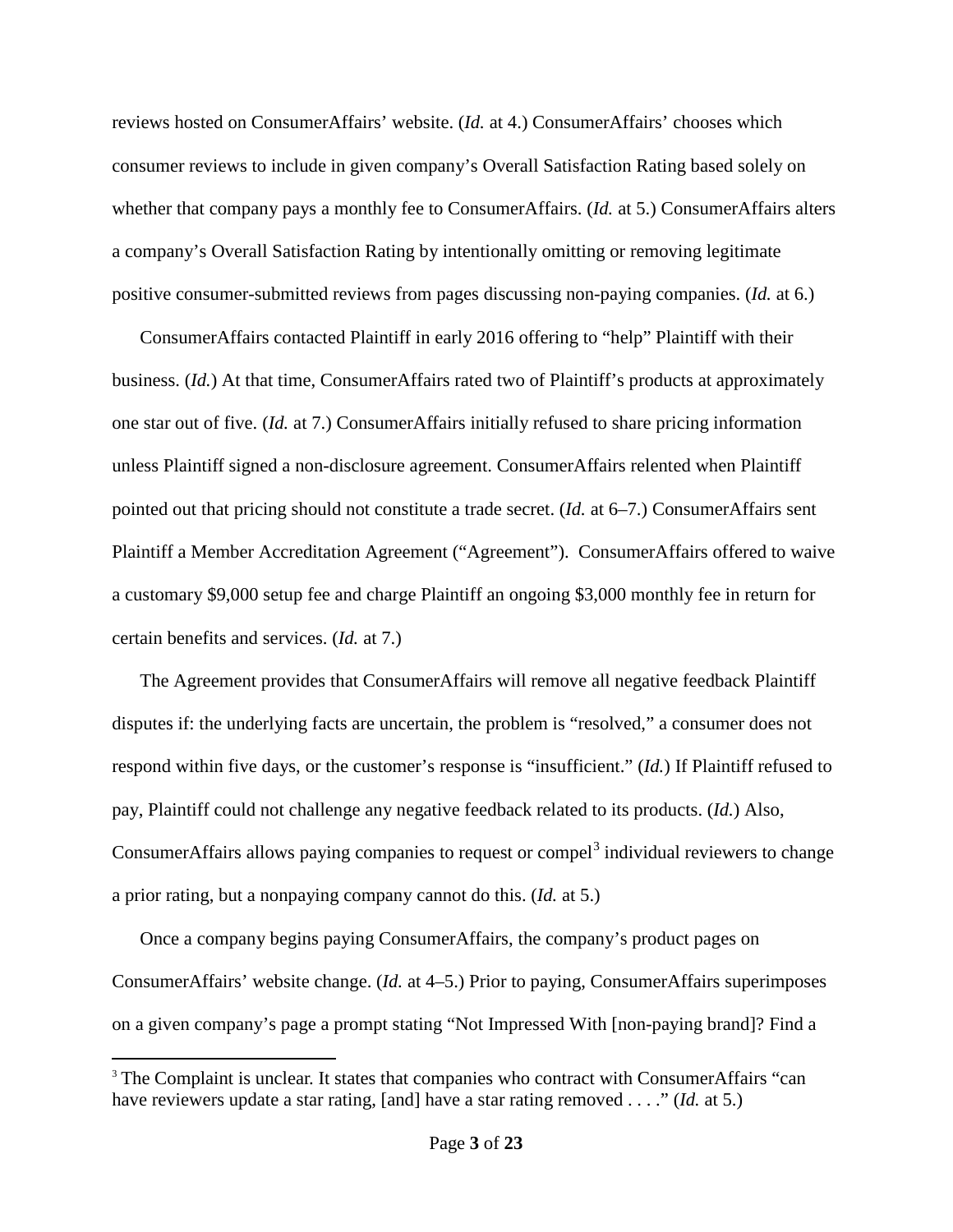company you can trust" or other language recommending competitors. (*Id.* at 5.) Also, ConsumerAffairs subtly switches the order of wording on a company's page from the nonpaying version that states "Top [number] Complaints and Reviews" to the paying version, "Top [number] Reviews and Complaints." (*Id.* at 4.)

#### **ANALYSIS**

# **I. Communications Decency Act immunity**

#### **a. Parties' Arguments**

Defendants argue the court should dismiss the Complaint because the Communications Decency Act ("CDA") provides immunity to Defendants for all conduct alleged in the Complaint. Plaintiff contends that Defendants are not entitled to CDA immunity because ConsumerAffairs is a content provider as defined by the CDA, not simply a publisher of thirdparty submissions. Plaintiff also contends that CDA immunity does not extend to RICO claims.

#### **b. The CDA applies to ConsumerAffairs' publication of third-party reviews**

The CDA provides immunity to ConsumerAffairs for some, but not all, conduct alleged in the Complaint. The CDA provides, in pertinent part: "No provider or user of an interactive computer service shall be treated as the publisher or speaker of any information provided by another information content provider." 47 U.S.C. § 230(c)(1). Further, "[n]o cause of action may be brought and no liability may be imposed under any State or local law that is inconsistent with this section." *Id.* § 230(e)(3). Thus, the CDA provides immunity for civil causes of action based on information originating with a third party. *Ben Ezra, Weinstein, & Co., Inc. v. Am. Online Inc.*, 206 F.3d 980, 984–85 (10th Cir. 2000). Yet "the CDA provides immunity only from liability, not suit." *Gen. Steel Domestic Sales, L.L.C. v. Chumley*, 840 F.3d 1178, 1181 (10th Cir. 2016). Defendants must satisfy three requirements to take advantage of CDA immunity: Defendants (1) were providers or users of "an interactive computer service," (2) Defendants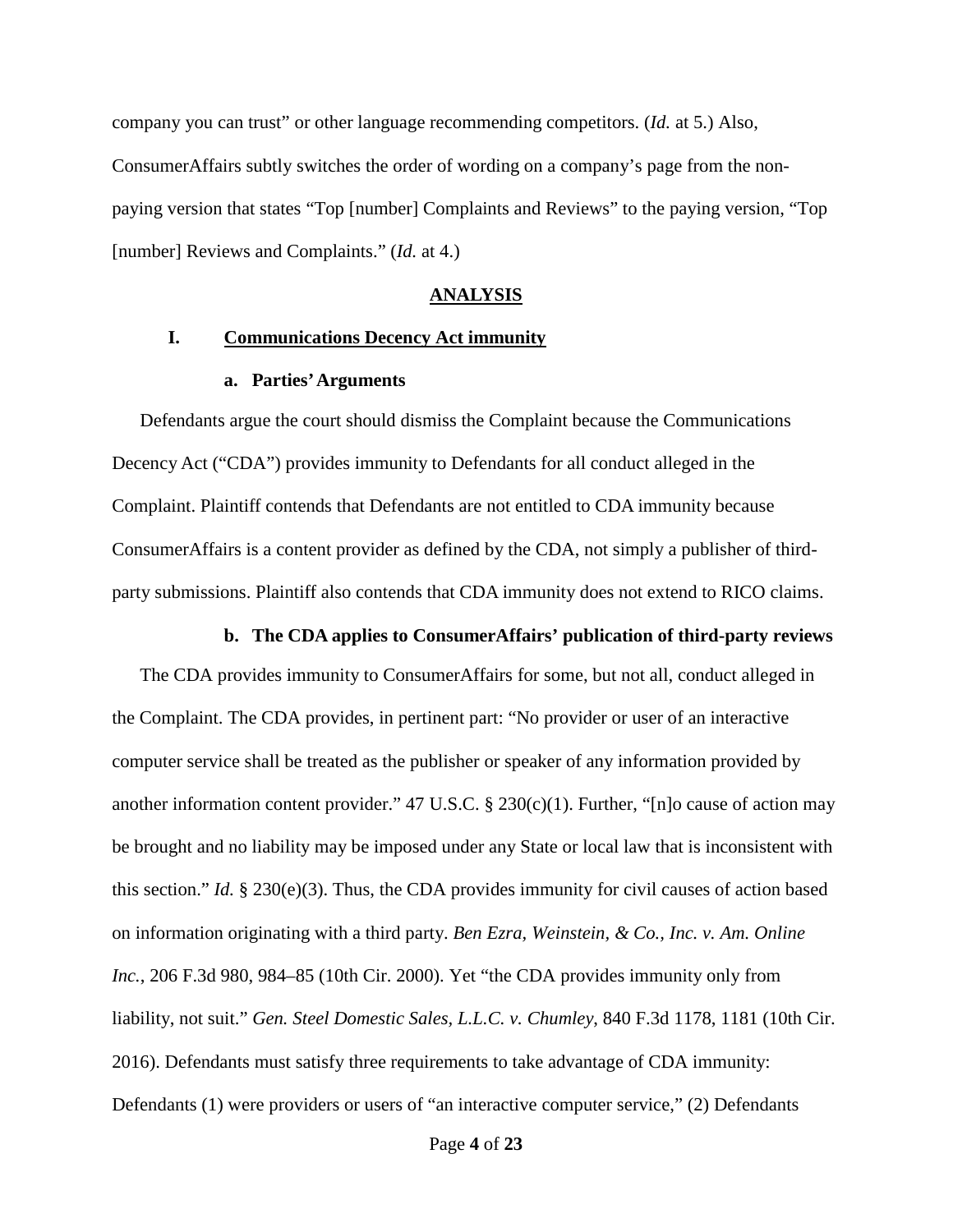undertook the actions alleged in the Complaint as a publisher or speaker and, (3) another "information content provider" provided the information at issue. *See F.T.C. v. Accusearch Inc.*, 570 F.3d 1187, 1196 (10th Cir. 2009).

# *1. Interactive computer service*

 "The term 'interactive computer service' means any information service, system, or access software provider that provides or enables computer access by multiple users to a computer server, including specifically a service or system that provides access to the Internet and such systems operated or services offered by libraries or educational institutions." 47 U.S.C.A. § 230(f)(2). Generally, a website constitutes an interactive computer service. *See Universal Commc'n Sys., Inc. v. Lycos, Inc.*, 478 F.3d 413, 419 (1st Cir. 2007), *cited with approval in Accusearch*. Plaintiff alleges that Defendants operate the ConsumerAffairs website. (*E.g.*, ECF No. 2, Ex. 1 at 4.) Plaintiff offers no authority to suggest ConsumerAffairs is not an interactive computer service.<sup>[4](#page-4-0)</sup> Thus, the court finds Defendants are providers or users of an interactive computer service to the extent they operate the ConsumerAffairs website.

# *2. Speaker or publisher*

 $\overline{a}$ 

The Tenth Circuit held that CDA immunity protects an interactive computer service in the "exercise of its editorial and self-regulatory functions." *Ben Ezra, Weinstein, & Co., Inc. v. Am. Online Inc.*, 206 F.3d 980, 986 (10th Cir. 2000) (finding that an interactive computer service engaged in editorial functions when it deleted allegedly inaccurate information from a website). The editorial role also includes "deciding whether to publish, withdraw, postpone or alter content" *Zeran v. Am. Online, Inc.*, 129 F.3d 327, 330 (4th Cir. 1997), *cited with approval in Ben Ezra, Accusearch, and Gen. Steel*. The *Zeran* court noted that an "important purpose of § 230

<span id="page-4-0"></span><sup>4</sup> Plaintiff's brief could be read to argue that only internet service providers are entitled to CDA immunity, but Plaintiff does not offer any authority to support such a position.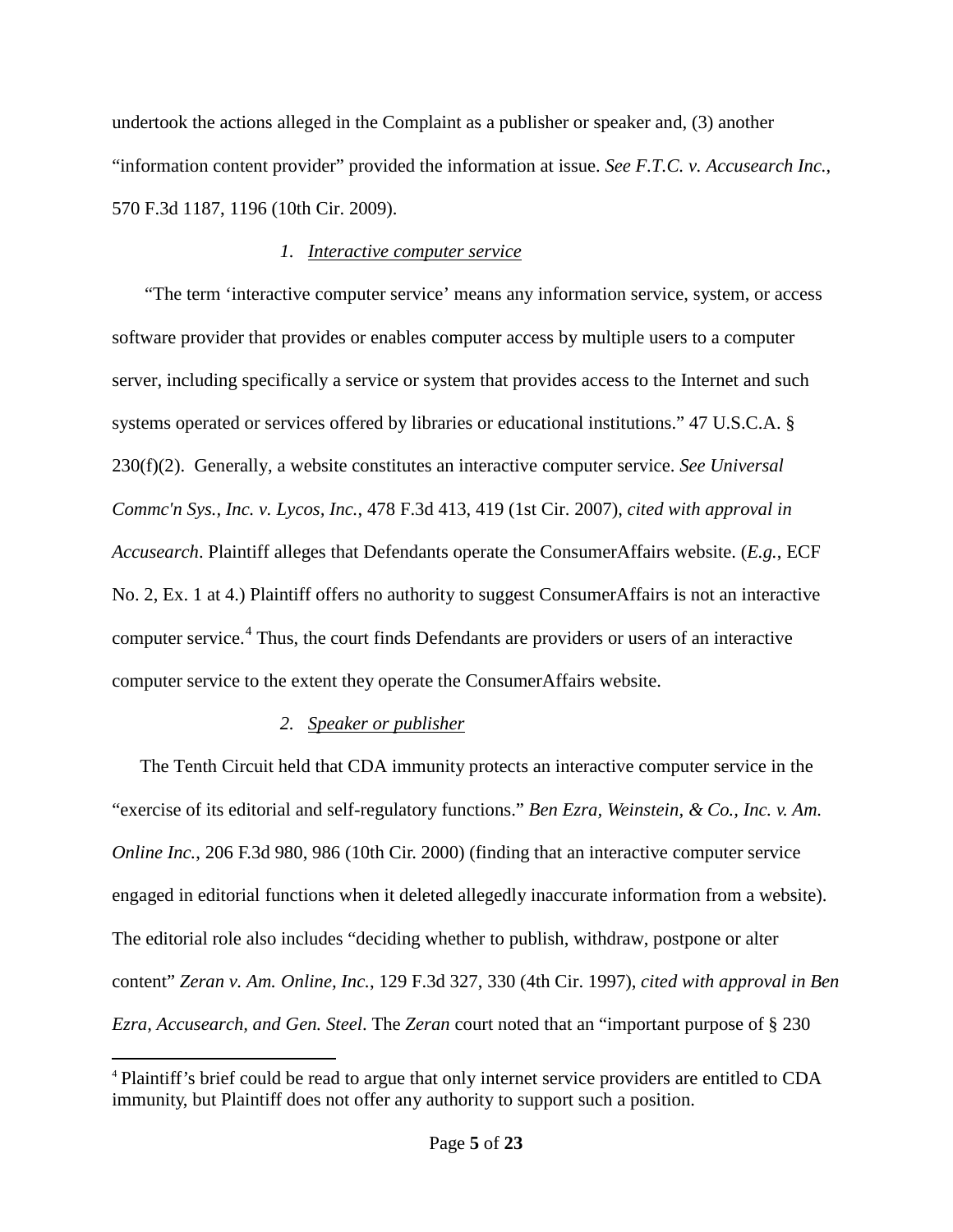was to encourage service providers to self-regulate the dissemination of offensive material over their services." *Id.* at 331. Accordingly, the court does not question the motives of the editor. *See Fair Hous. Council of San Fernando Valley v. Roommates.Com, LLC*, 521 F.3d 1157, 1170–71 (9th Cir. 2008) ("any activity that can be boiled down to deciding whether to exclude material that third parties seek to post online is perforce immune under section 230"). Defendants argue Plaintiff's allegations describe only actions of a publisher. The court partially agrees with Defendants. The Complaint refers to a number of activities Defendants undertake as a publisher of third-party information. For example, the Complaint alleges "ConsumerAffairs hosts webbased product or brand reviews." (ECF No. 2, Ex. 1 at 4.) In doing so, ConsumerAffairs has deliberately not posted, or even removed, positive reviews. (*Id.* at 6.) ConsumerAffairs also posts certain reviews "out of chronological order." (*Id.* at 9.) These activities fall within the traditional publisher's role. Plaintiff suggests these actions are taken with malicious intent. (*E.g. id.* at 6.) Yet the provision of the CDA on which Defendants rely contains no good-faith requirement. *See* 47 U.S.C.  $\S 230(c)(1)$ . This omission appears intentional because the following subsection contains a good-faith requirement. *See id.* § 230(c)(2) (prohibiting liability for "any action voluntarily taken in good faith"). Additionally, other courts have rejected similar attempts to find a bad-faith exception to CDA immunity. *See Levitt v. Yelp! Inc.*, No. 10-1321, 2011 WL 5079526, at \*7–8 (N.D. Cal. Oct. 26, 2011), *aff'd,* 765 F.3d 1123 (9th Cir. 2014). The court finds the *Levitt* court's reasoning persuasive:

[T]raditional editorial functions often include subjective judgments informed by political and financial considerations. Determining what motives are permissible and what are not could prove problematic. Indeed, from a policy perspective, permitting litigation and scrutiny [of] motive could result in the "death by ten thousand duck-bites" against which the Ninth Circuit cautioned in interpreting §  $230(c)(1)$ .

*Id.* (citations omitted).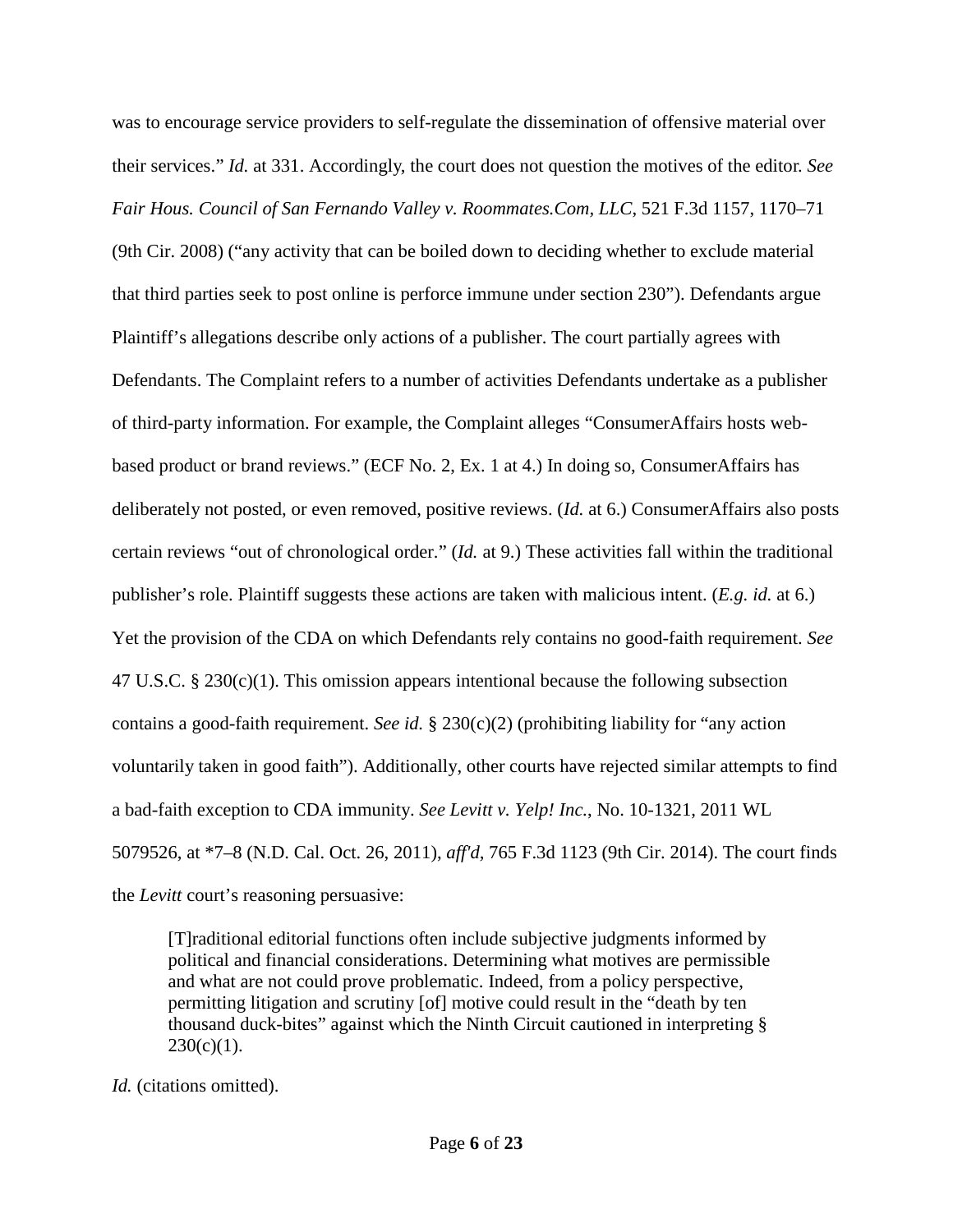On the other hand, Plaintiff also alleges that Defendants engage in conduct beyond editorial and self-regulatory functions related to speech and publication of third-party information. Plaintiff alleges that Defendants began soliciting Plaintiff via email about purchasing advertising from ConsumerAffairs. (*Id.* at 6.) At least one court determined similar conduct fell outside CDA immunity. The District of Massachusetts held that an online "consumer advocacy forum" called RipoffReport.com did not qualify for CDA immunity for advertising mediation services to the subjects of consumer complaints. *See Small Justice LLC v. Xcentric Ventures LLC*, 99 F. Supp. 3d 190, 200 (D. Mass. 2015), *amended,* No. 13-CV-11701, 2015 WL 5737135 (D. Mass. Sept. 30, 2015). The court agrees. While a website provider enjoys CDA immunity for certain information posted on its website, it may engage in other related conduct for which the CDA offers no immunity. Thus, while much of Defendants' conducted alleged in the complaint constitutes third-party speech or publication, other conduct does not. Consistent with the CDA, Defendants will not be treated as publisher or speaker of any third-party information on the website. Nonetheless, the court will examine whether Defendants must defend any portion of the Complaint related to conduct not immunized by the CDA.

#### *3. Information originating with another information content provider*

Plaintiff alleges facts that show Defendants develop at least some of the offensive content at issue in the Complaint. An interactive service provider "is 'responsible' for the development of offensive content only if it in some way specifically encourages development of what is offensive about the content." *Accusearch* at 1187. The Ninth Circuit, sitting en banc, discussed the thin line between content development and exercise of editorial and self-regulatory functions:

A website operator who edits user-created content—such as by correcting spelling, removing obscenity or trimming for length—retains his immunity for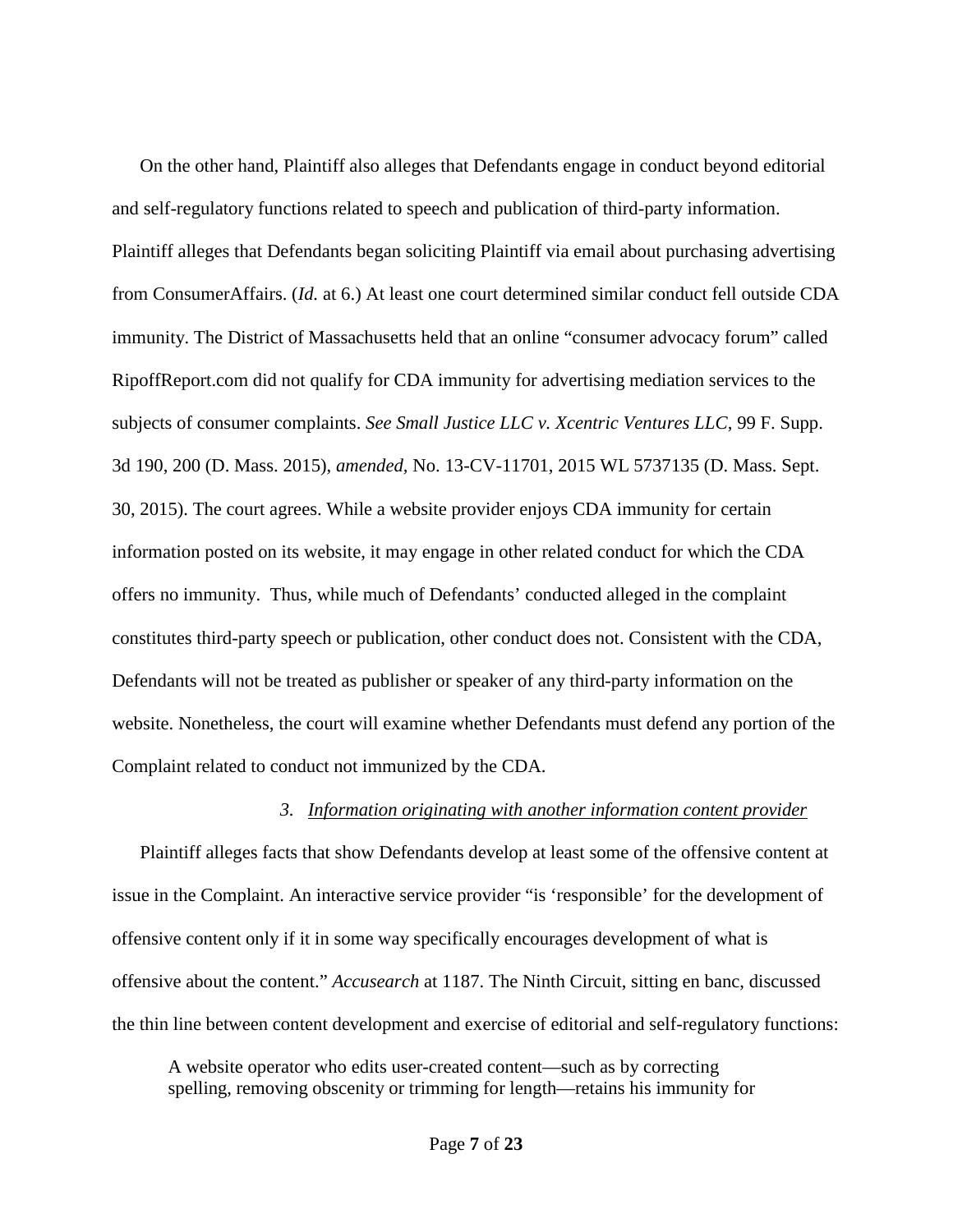any illegality in the user-created content, provided that the edits are unrelated to the illegality. However, a website operator who edits in a manner that contributes to the alleged illegality—such as by removing the word "not" from a user's message reading "[Name] did *not* steal the artwork" in order to transform an innocent message into a libelous one—is directly involved in the alleged illegality and thus not immune.

*Fair Hous. Council of San Fernando Valley v. Roommates.Com, LLC*, 521 F.3d 1157, 1169 (9th Cir. 2008) This element overlaps to a great degree with the question of whether ConsumerAffairs exercised its editorial and self-regulatory function, but the focus is on whether ConsumerAffairs created any of the purportedly-harmful content.

The court easily concludes that ConsumerAffairs developed or created the content that originates with ConsumerAffairs rather than any user. For example, Plaintiff alleges that ConsumerAffairs superimposes on product pages: "Not Impressed With [non-paying brand]? Find a company you can trust." (ECF No. 2, Ex. 1 at 5.) Similarly, the Complaint alleges ConsumerAffairs modifies review pages and search engine results for paying members by changing the order of certain words depending on whether a company has paid ConsumerAffairs. (*Id.* at 4.) ConsumerAffairs allegedly undertook this action independent of any user review. Thus, Defendants are not entitled to CDA immunity for this conduct.

On the other hand, the court concludes ConsumerAffairs does not create or develop the Overall Satisfaction Rating expressed as rating out of five possible stars. (*See* ECF No. 2, Ex. 1 at 4.) Plaintiff attempts to transform this rating into a product of ConsumerAffairs' creation by alleging that ConsumerAffairs purposely removes positive reviews to punish nonpaying companies by lowering their Overall Satisfaction Rating. This alleged manipulation relates to editorial and self-regulatory functions because it involves ConsumerAffairs' decision to remove a review. (*See supra* Part I.b.2.) Accordingly, the court concludes ConsumerAffairs does not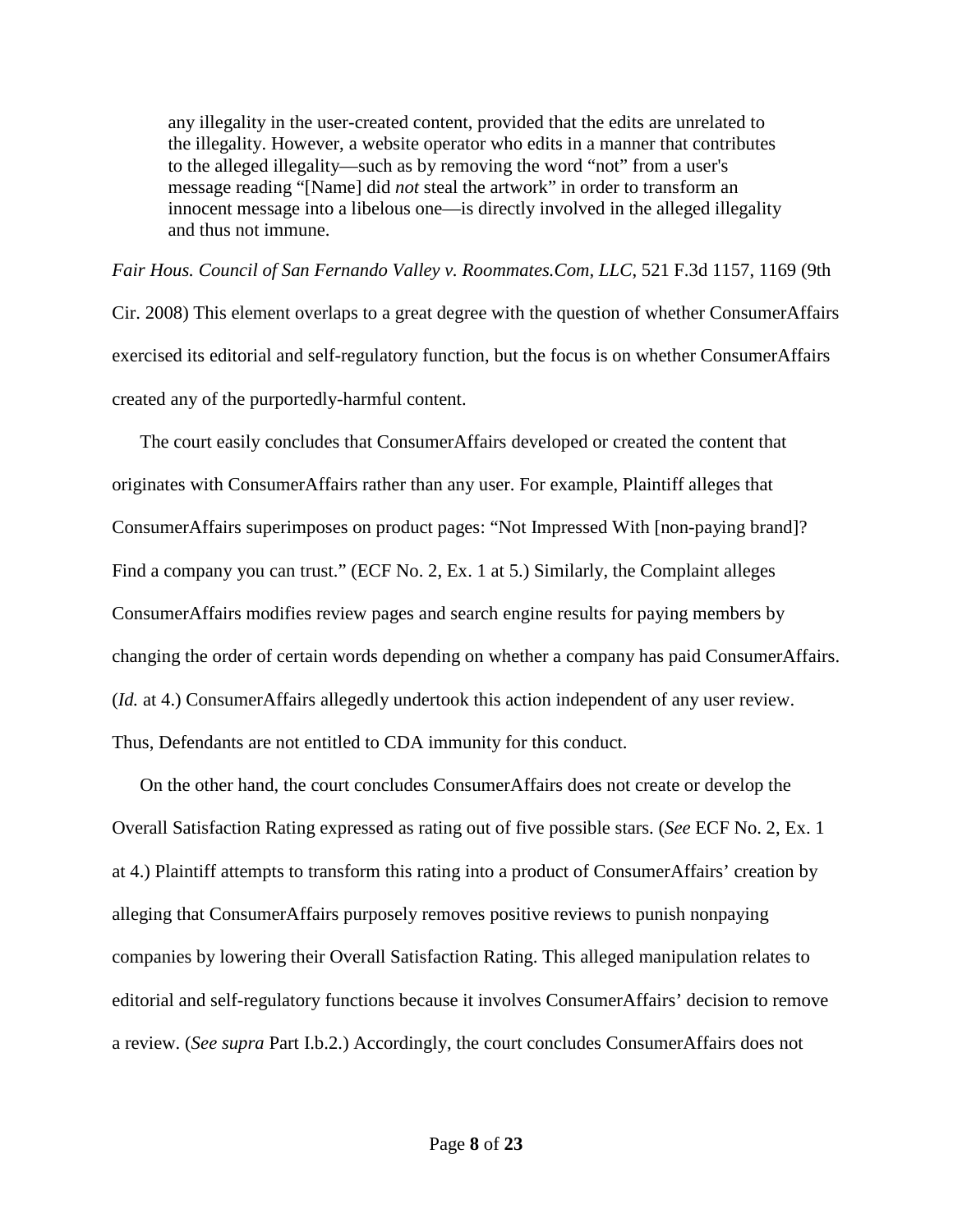create or develop the star rating. Additionally, the court concludes that this rating constitutes a protected opinion, regardless of who created or developed it. *See infra* Part III.b.3.

Based on the foregoing, Defendants enjoy immunity for some, but not all alleged conduct. The court does not endeavor to delineate the full extent of Defendants' actions taken as a content developer here. Instead, the court merely notes that the Complaint alleges sufficient facts to show that at least some of the content is developed by Defendants and some of its actions were taken in a role other than a content publisher. Thus, Defendants are not immune under the CDA for all activities here. The court will revisit CDA immunity as it examines Plaintiff's remaining claims.

### **c. CDA Immunity applies to civil RICO claim**

The court rejects Plaintiff's argument that the CDA does not immunize RICO violations. Plaintiff first cites to a portion of the CDA that states the Act must not "be construed to impair the enforcement of . . . any other Federal criminal statute." 47 U.S.C. § 230(e)(1). Plaintiff appears to believe this language exempts its civil RICO claim from application of the CDA. Yet the explicit statutory language of this exception precludes application of the CDA to federal *criminal* cases. It has no effect on civil matters.

Next, Plaintiff cites to the CDA provision that explicitly applies its immunity to claims under "State or local law." *Id.* § 230(e)(3). Plaintiff appears to make a negative inference that claims under federal law survive. The court disagrees. The provision cited merely clarifies that the CDA preempts contrary state and local law; it does not in any way diminish application of the CDA's operative language to federal civil claims. Accordingly, even with respect to Plaintiff's RICO claims: "No provider or user of an interactive computer service shall be treated as the publisher or speaker of any information provided by another information content provider." 47 U.S.C. §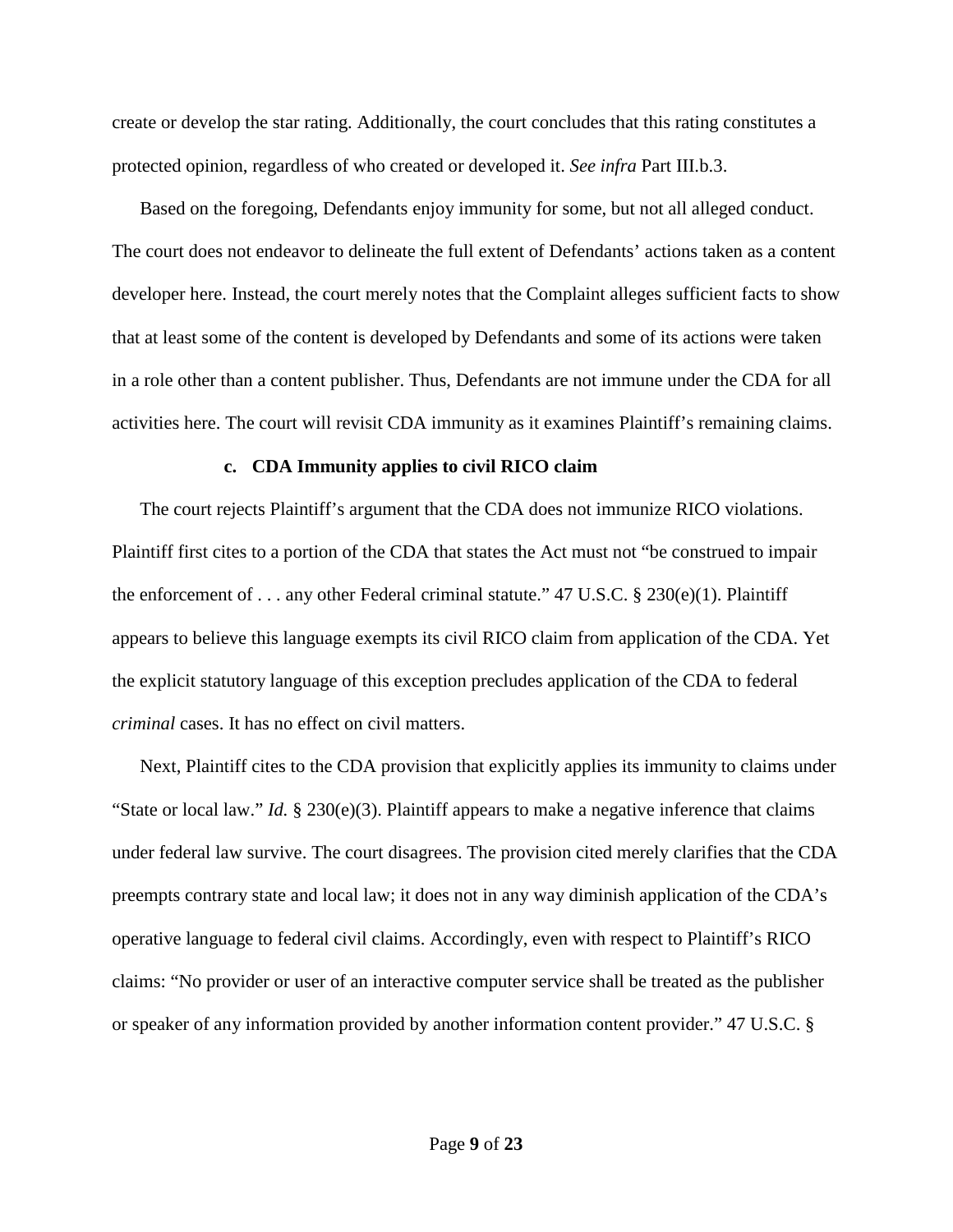$230(c)(1)$ . Thus, while the CDA does not preclude RICO claims entirely, it does preclude civil RICO liability predicated on a defendant publishing third-party information.

# **II. Utah statutory claims**

#### **a. Utah Unfair Practices Act claim**

Plaintiff's Utah Unfair Practices Act ("UUPA") claim must be dismissed because Plaintiff does not allege facts to suggest it is a competitor of ConsumerAffairs. UUPA outlaws certain unfair methods of competition, including anticompetitive discriminatory pricing as well as advertising goods a retailer is not prepared to supply. *Garrard v. Gateway Fin. Servs., Inc.*, 207 P.3d 1227, 1229 (Utah 2009). In *Garrard*, the Utah Supreme Court held that UUPA applies only to claims of unfair competition brought by commercial competitors. *Id.* at 1230–31. The court held that the Act does not apply to consumers. *Id.* at 1231. Here, Plaintiff only alleges it is ConsumerAffairs' potential consumer. Accordingly, the claim is barred by *Garrard*.

Plaintiff attempts to salvage this claim by arguing ConsumerAffairs discriminates between paying and nonpaying customers. Plaintiff misunderstands UUPA and makes an untenable argument. As discussed, UUPA prohibits sellers from offering discriminatory pricing in a manner that impairs competition. Even to the extent a potential customer like Plaintiff could bring an action, Plaintiff alleges no facts to suggest Defendants engaged in pricing that impairs free-market competition. Further, UUPA does not prohibit discrimination between paying customers and nonpaying customers. Presumably this is a relief to Plaintiff who need not deliver its products to customers who do not agree to pay.

# **b. Utah Unfair Competition Act claim**

Defendants argue Plaintiff's Utah Unfair Competition claim should be dismissed because Plaintiff has not shown that Defendants unlawfully deployed computer assets to intimidate or coerce Plaintiff. The Utah Unfair Competition Act allows a private right of action to a person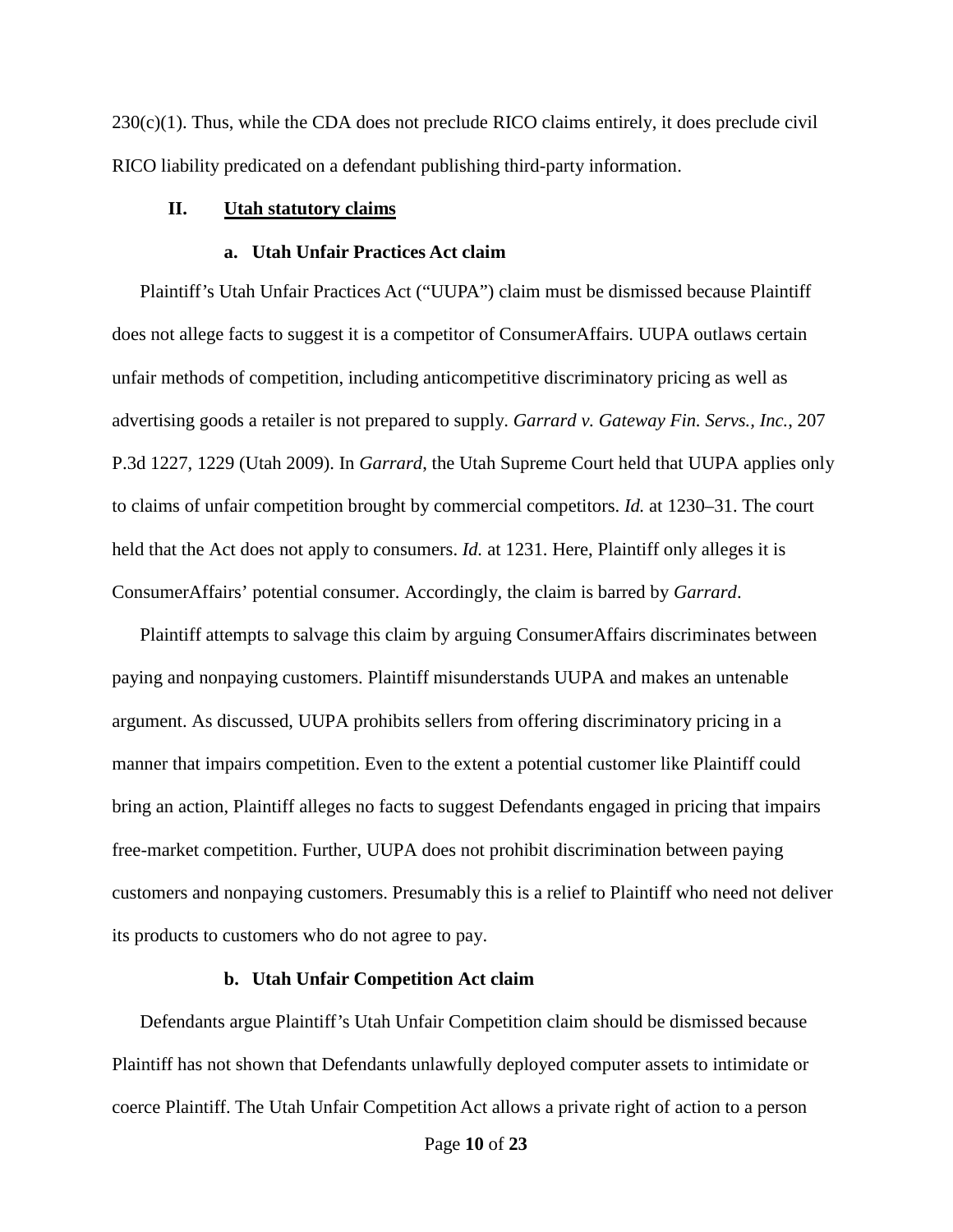injured by another engaging in "unfair competition." Utah Code Ann. § 13-5a-103(1)(a). Unfair competition is defined, in part, as "malicious cyber activity" which is defined as "unlawful use of computing resources to intimidate or coerce others." *Id.*  $\S$  13-5a-102(3) &102(4)(a).

Plaintiff argues it properly pled this claim because it alleges Defendants attempted to coerce Plaintiff to enter the Member Accreditation Agreement. Defendants argue in reply that Plaintiff has not properly pled extortion. The court disagrees. Plaintiff has adequately pled a claim of extortion under state law. The Utah Code defines extortion, in part, as: "any other act which would not in itself substantially benefit [the defendant] but which would harm substantially any other person with respect to that person's health, safety, business, calling, career, financial condition, reputation, or personal relationships." Utah Code Ann. § 76-6-406(i). Defendants do not describe any legitimate benefit they receive for refusing to take down inaccurate reviews, or reviews based on matters already resolved. Plaintiff, on the other hand, alleges its business suffers substantial harm from Defendants refusal. Defendants do not appear to argue their conduct lies outside the ambit of this provision of the Utah Code. Accordingly, the court will deny Defendants' motion as far is it concerns Plaintiff's Utah Unfair Competition Act claim.

At first blush, the court's discussion may appear to suggest Defendants should be held liable for third-party speech. The CDA precludes such liability and the court will not impose it. Nonetheless, a party may be liable for extortion by economic fear if that party offers to influence a third party to take a certain action. In *United States v. Lotspeich* the Tenth Circuit affirmed a defendant's extortion conviction for offering to influence a county commission to grant a certain license if the victim paid the defendant \$2,300,000. 796 F.2d 1268, 1269, 1273 (10th Cir. 1986). The defendant was convicted for his veiled threats that a license would not be issued unless the victim hired defendant to influence the commission to grant the license. The Tenth Circuit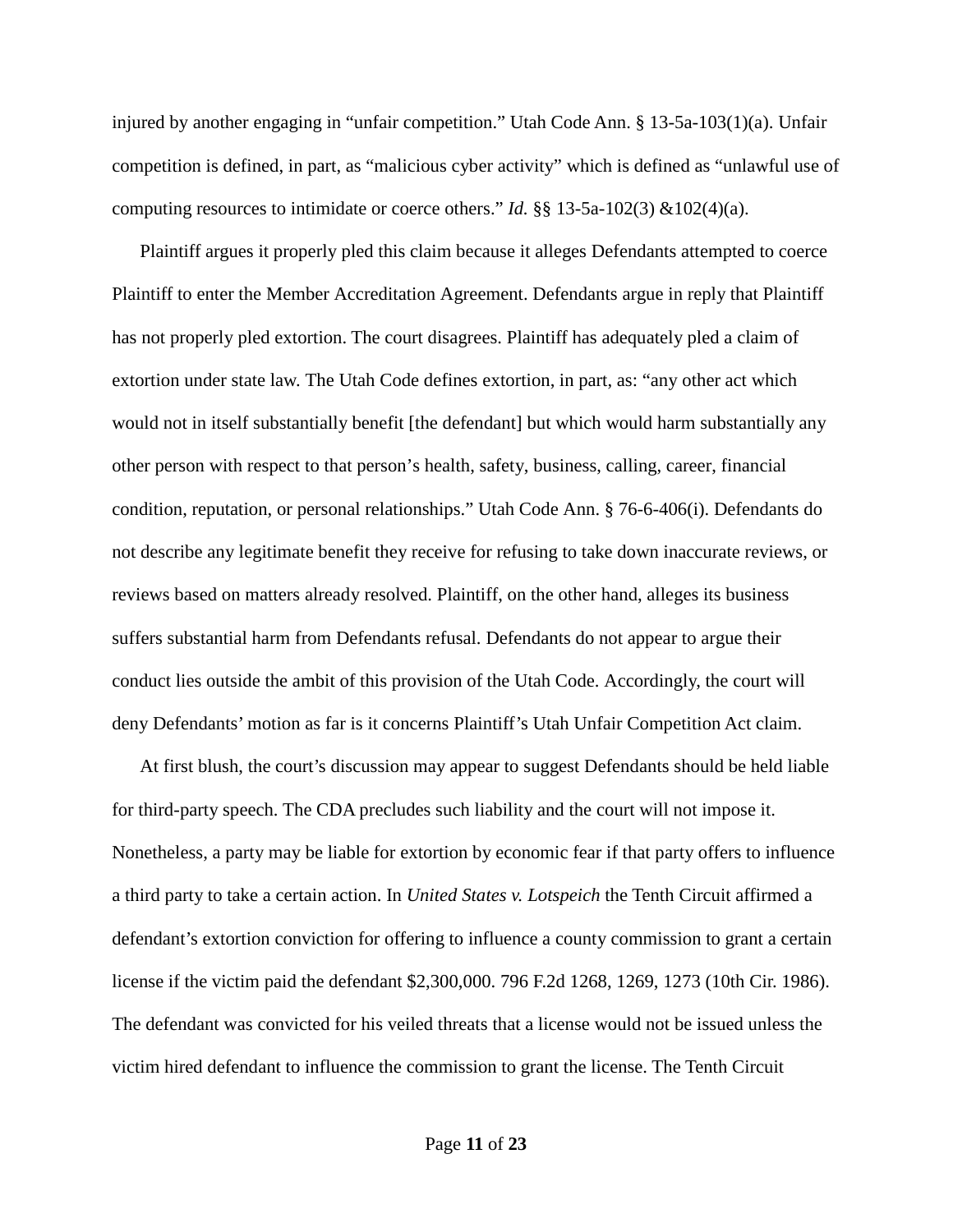affirmed the conviction even though the defendant not cause, or threaten to cause, harm to the victim. Here, Plaintiff alleges ConsumerAffairs offered to influence individuals posting reviews if Plaintiff agreed to pay ConsumerAffairs an annual fee. Such influence peddling may constitute extortion regardless of whether Defendants are responsible for the initial harmful conduct. Thus, Defendants may be held liable for extortion without being treated as the publisher of any review.

## **c. Utah Consumer Sales Practices Act claim**

Plaintiff must provide a more definite statement of its Utah Consumer Sales Practices Act ("UCSPA") claim. The court may order a more definite statement in a complaint "so vague or ambiguous that [Defendants] cannot reasonably prepare a response." Fed. R. Civ. P. 12(e). Although styled as a motion to dismiss, this portion of Defendants' motion primarily attacks the lack of detail in the Complaint. Thus, the court will treat the motion as one for more definite statement. In addition to the lack of detail in the complaint, Plaintiff's Opposition further confuses matters because it is inconsistent with the Complaint. For example, Plaintiff's Complaint alleges Defendants made improper representations about Plaintiff's products. Yet Plaintiff's Opposition shifts direction. Plaintiff claims in its Opposition that Defendants misrepresented Defendants' own expertise and improperly praised Plaintiff's competitor's products. (*Compare* ECF No. 2, Ex. 1 at 15 *with* ECF No. 21 at 23–24.) Additionally, Plaintiff's Opposition does not appear to support a UCSPA claim. For example, UCSPA prohibits a supplier from indicating it "has a sponsorship, approval, or affiliation the supplier does not have." Utah Code Ann. § 13-11-4(2)(i). In its Opposition, Plaintiff argues Defendants "falsely represent to affiliate with and possess independent legitimate review expertise." (ECF No. 21 at 23.) To the extent this suggests Defendants affiliate with some independent entity, the allegations in the Complaint do not afford Defendants or the Court with notice of Plaintiff's claim. The court is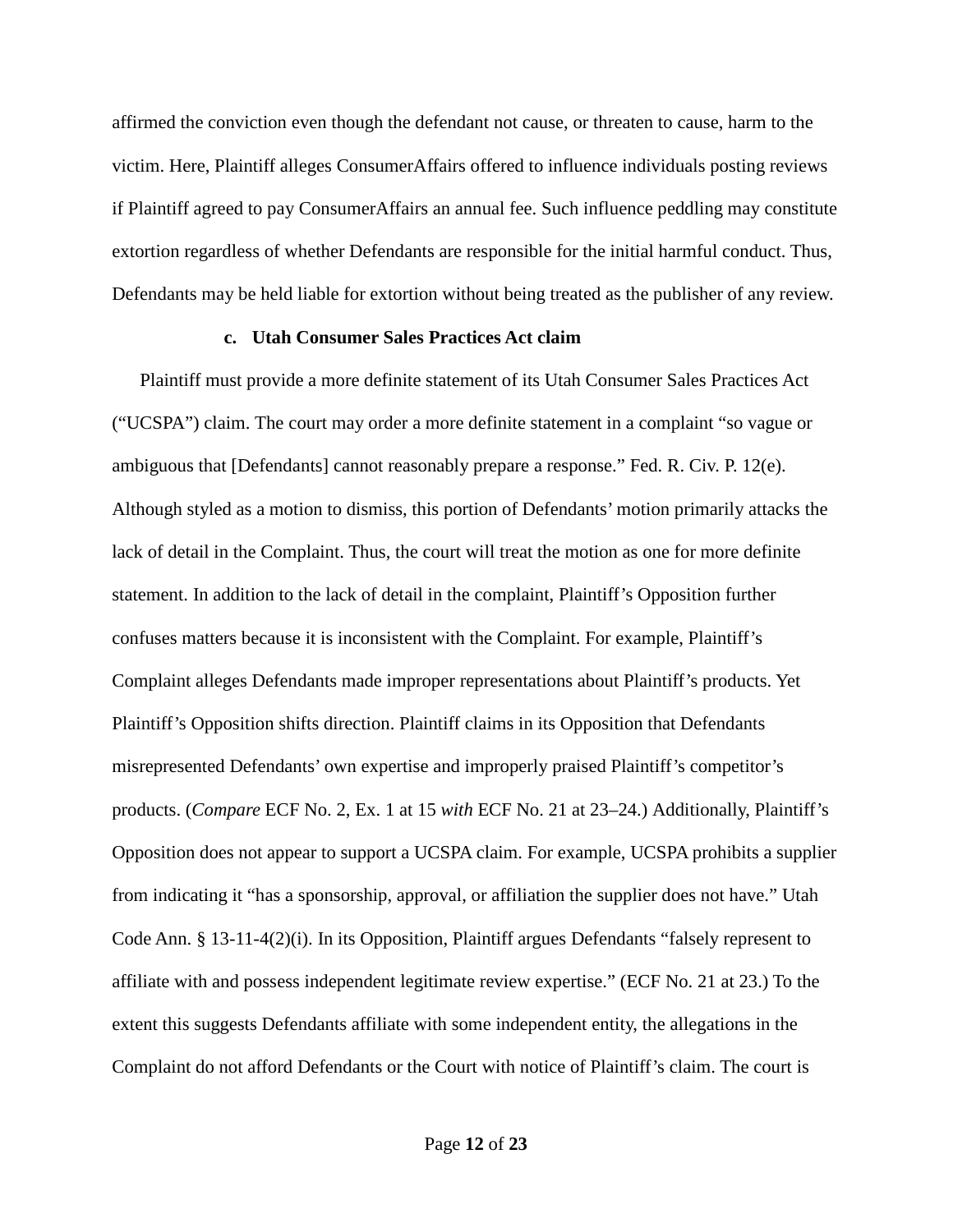unable to identify the allegedly-independent entity. To the extent the argument suggests Defendants falsely claim to be independent, Plaintiff does not demonstrate such a claim is viable under the UCSPA. $5$  Accordingly, the court will order Plaintiff to provide a more definite statement of its UCSPA claim.

Before moving on, the court wishes to briefly address a defect in the briefing. The court refrains from addressing several arguments in Defendants' reply because Defendants did not adequately raise those arguments in their initial motion. For example, Defendants initially argued the UCSPA claim failed under Rule 8. (ECF No. 10 at 16) (quoting *Iqbal* at 678). Defendants' reply asserts the UCSPA claim fails under Rule 9(b). (ECF No. 24 at 9.) The Reply also raises the issue of whether any of Defendants are a "supplier" under UCSPA and whether that Act provides a cause of action only to a "consumer." (*Id.* at 9–10.) Defendants may not raise matters for the first time in reply memoranda. *See* D.U. Civ. R. 7-1(b)(2)(A) ("Reply memoranda . . . must be limited to rebuttal of matters raised in the memorandum opposing the motion."). Accordingly, the court does not address arguments raised for the first time in reply.

### **d. Utah Truth in Advertising Act claim**

Defendants argue not only that they are immune under the CDA, but also that the conduct alleged in the Complaint does not constitute advertising under the Utah Truth in Advertising Act ("UTIAA"). The court agrees. The UTIAA applies only to advertising. *See* Utah Code Ann. § 13- 11a-1; *Procter & Gamble Co. v. Haugen*, 179 F.R.D. 622, 634–35 (D. Utah 1998), *aff'd in part, rev'd in part by* 222 F.3d 1262 (10th Cir. 2000). The UTIAA defines advertisement as "any written, oral, or graphic statement or representation made by a supplier in connection with the solicitation of business." *Id.* § 13-11a-2(1). Additionally, a supplier "means a seller, lessor,

 $\overline{a}$ 

<span id="page-12-0"></span><sup>5</sup> Likewise, the allegation of fraud is inadequately pled. *See infra* Part IV.a.1.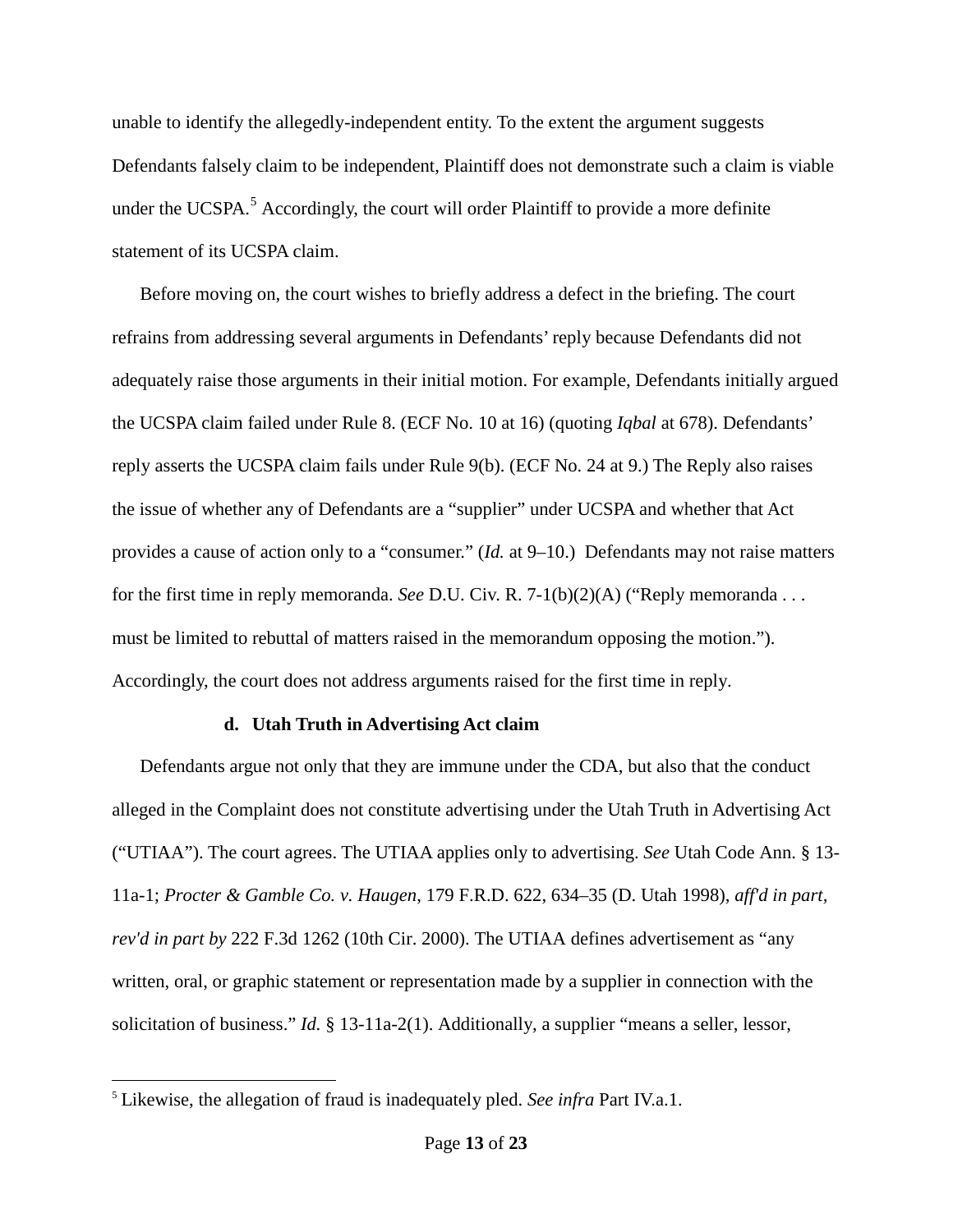assignor, offeror, broker, or other person who regularly solicits, engages in, or enforces sales transactions, whether or not he deals directly with the purchaser." *Id.* § 13-11a-2(17).

First, assuming for the moment that the conduct alleged in the Complaint constitutes "advertising," Defendants are immune under the CDA. Plaintiff's Opposition only suggests the following conduct constitutes advertising: "the negative posted review history, the impact of the lack of positive reviews and the bad overall star rating." (ECF No. 21 at 26.) As discussed earlier, Defendants enjoy CDA immunity for publishing third-party reviews. The immunity extends to Defendants' exercise of editorial discretion, which includes selecting the reviews Defendants will publish, which ultimately affects the Overall Satisfaction Rating. *See supra* Part I.b.

Additionally, Plaintiff's Complaint does not target any of Defendants' advertising here. The Complaint alleges that Defendants only supply services outlined in the Member Accreditation Agreement. Plaintiff does not allege that Defendants sell anything beyond these services. Yet Plaintiff's UTIAA claim does not target any statement or representation Defendants made in connection with offering these services. Instead, Plaintiff merely concludes that Defendants' product reviews concerning Plaintiff's and others' products also constitute advertising. Plaintiff is incorrect because Defendants do not supply these products, or even any competing product. Accordingly, even assuming CDA immunity does not immunize Defendants, they did not make any statement as a "supplier in connection with the solicitation of business." Utah Code Ann. § 13-11a-2(1). For these two alternative reasons, Plaintiff's UTIAA claim must be dismissed.

#### **III. Common law claims**

# **a. Intentional Interference with Prospective Economic Relations**

Defendants contend that Plaintiff has not alleged the improper means required to support its intentional-interference claim. Plaintiff contends Defendants employed improper means by selecting which consumer reviews of Plaintiff's products to post and by making changes to pages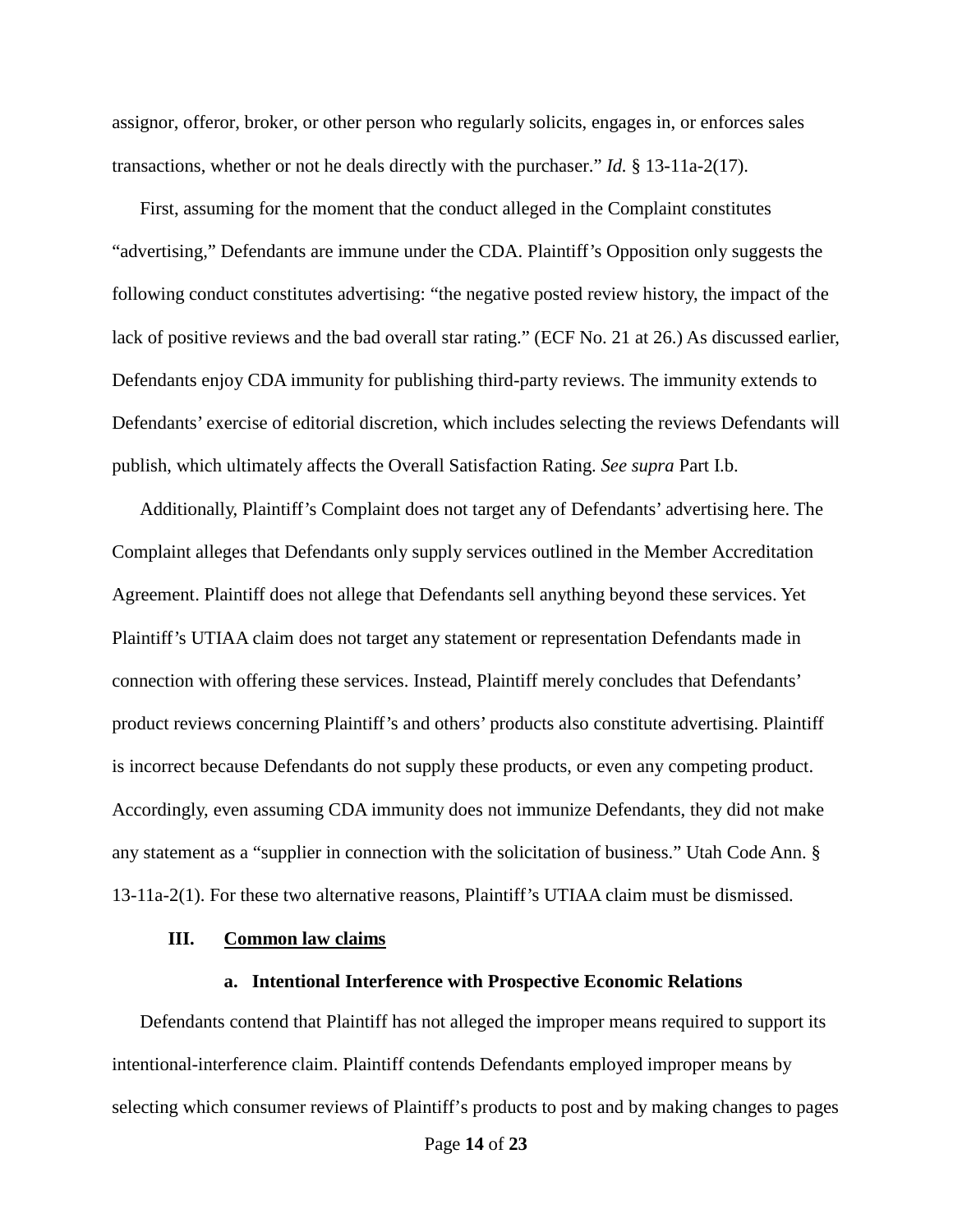related to Plaintiff's products. As discussed above, Defendants are entitled to CDA immunity for much of the conduct about which Plaintiff complains. *See infra* Part I.b.

Next, Plaintiff does not sufficiently allege any wrongful statement contained in content Defendants created or developed. Presumably, Plaintiff believes ConsumerAffairs interfered with Plaintiff's economic relations by defaming Plaintiff and engaging in wire fraud. Plaintiff does not, however, allege enough facts to support those claims. *See infra* Part III.b. & IV.a.1. Similarly, the only portion of Plaintiff's extortion claim that survives dismissal does not describe interference with Plaintiff's economic relations with prospective customers. *See supra* Part II.b.

# **b. Defamation claim**

Defendants assert Plaintiff's defamation claim should be dismissed for lack of specificity and because the statements at issue constitute protected opinions. Plaintiff argues it adequately pled defamation by alleging ConsumerAffairs engaged in "conglomerate manipulation of . . . reviews, the exclusion and refusal to include positive reviews, the nuanced tactics taken to defame [Plaintiff's] brands from the outset, and the false star rating . . . ." (ECF No. 21 at 30.) Plaintiff also argues that ConsumerAffairs made defamatory statements by negatively rating Plaintiff's goods and manipulating the star rating related to Plaintiff's goods. Plaintiff also argues ConsumerAffairs wrongly ascribed Plaintiff's products a rating that is lower than its competitor who pays ConsumerAffairs and also lower than Plaintiff enjoys on a different review site.

### *1. CDA Immunity*

As earlier discussed, CDA immunity prohibits treating Defendants "as the publisher or speaker of any information provided by another information content provider." 47 U.S.C.A. § 230(c)(1); *see supra* Part I. Thus, the court does not examine whether Defendants defamed Plaintiff by posting or removing consumer reviews from ConsumerAffairs' website. Likewise, the court does not consider ConsumerAffairs' motives for posting or removing any review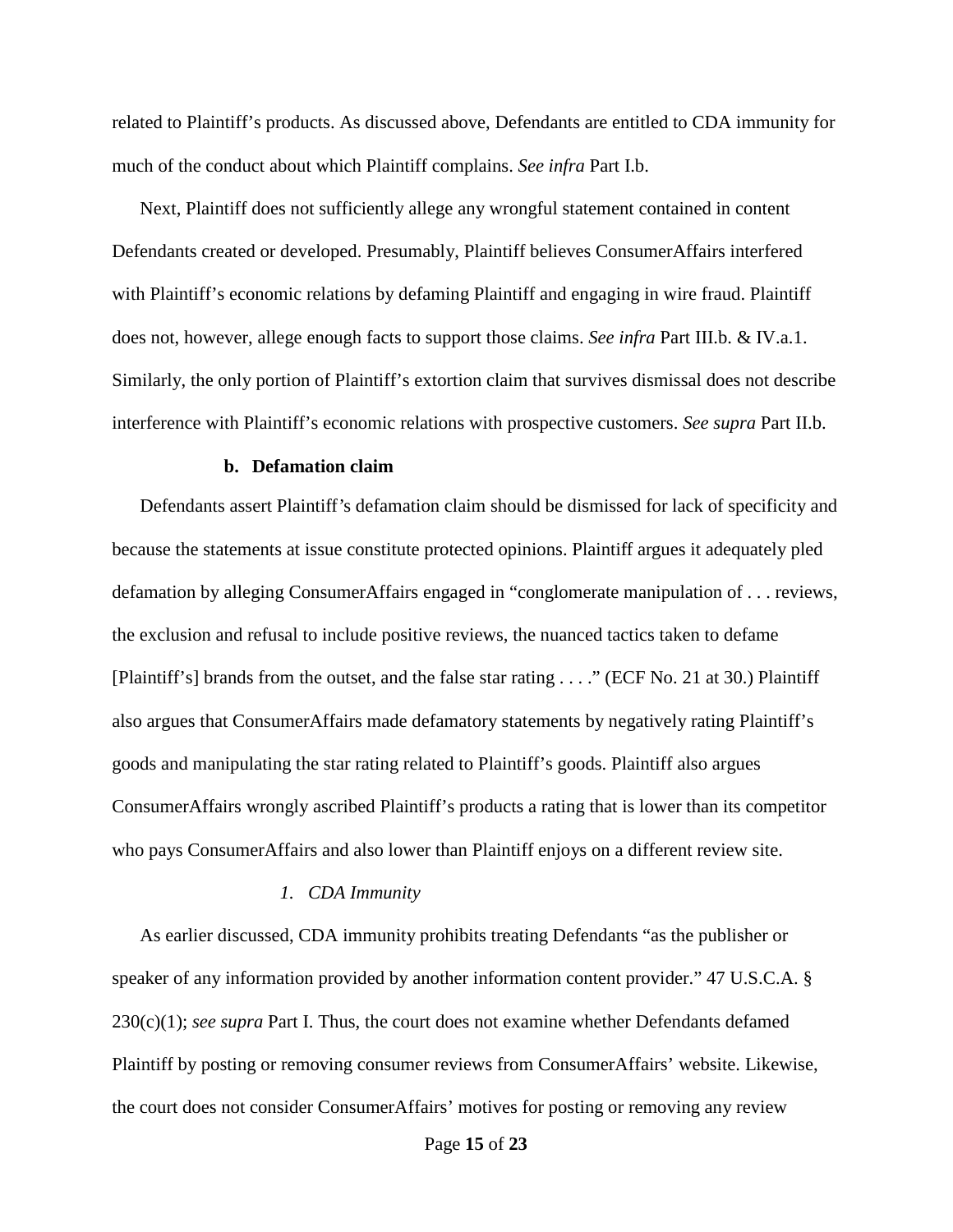because this activity is part of ConsumerAffairs' protected editorial responsibilities. *See Fair Hous. Council of San Fernando Valley v. Roommates.Com, LLC*, 521 F.3d 1157, 1170–71 (9th Cir. 2008) ("any activity that can be boiled down to deciding whether to exclude material that third parties seek to post online is perforce immune under section 230"). With this in mind, the court turns to the defamation analysis.

# *2. Specificity*

Plaintiff must "set forth in words or words to that effect" allegedly defamatory language. *Rowe v. DPI Specialty Foods, Inc.*, No. 13-708, 2015 WL 13047675, at \*3 (D. Utah Aug. 20, 2015) (citing *Dennett v. Smith*, 445 P.2d 983, 984 (Utah 1968)). The Utah Supreme Court reasoned a "defendant should not be required to resort to the ofttimes expensive discovery process to drag from a litigant what he really intends to do to his adversary by a vehicle shrouded in mystery." *Dennett* at 984. "This specificity requirement is not only a Utah construct: federal courts have consistently interpreted Fed. R. Civ. P. 8(a) as requiring that defamation claims be pleaded with particularity to provide a defendant with fair notice." *Rowe* at \*4. It is also true, as Plaintiff suggests, that "there is no Utah law directly requiring that the complaint also allege with complete specificity when, where, to whom, or by whom, the alleged defamatory statements were made." *Zoumadakis v. Uintah Basin Med. Ctr., Inc.*, 122 P.3d 891, 893 (Utah App. 2005). Nonetheless, *Zoumadakis* does not excuse Plaintiff from providing sufficient notice of its claims to Defendants. Even the more liberal defamation pleading standard requires Plaintiff to at least "paraphrase[] the allegedly libelous statement [in a manner that] afford[s] the defendant sufficient notice of the communication complained of to enable him or her to defend" the claim. *Rowe* at \*4 (internal alteration omitted) (citing 50 Am. Jur. 2d Libel and Slander § 416). "This does not mean, however, that only the substance or gist of the charge need be proved by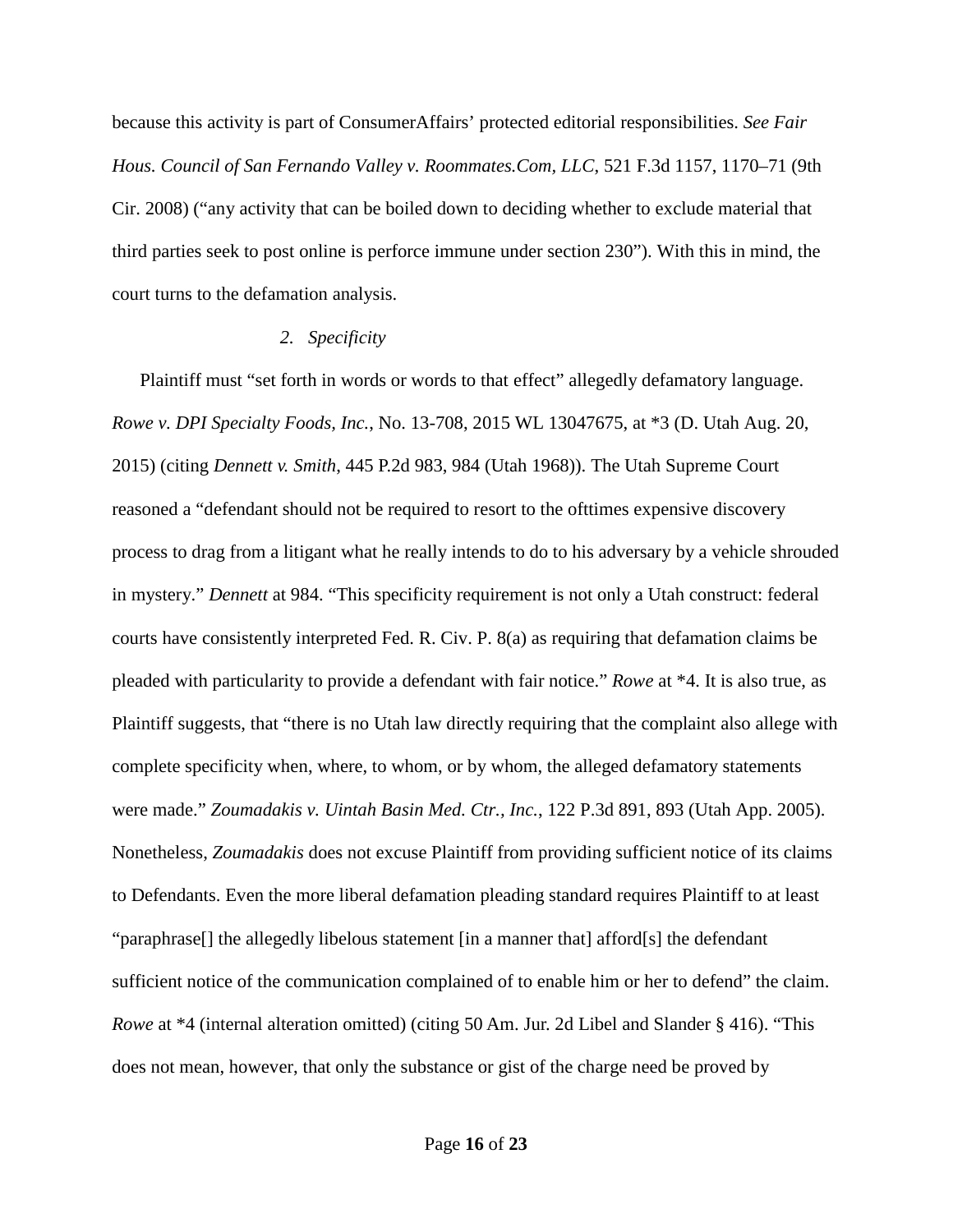equivalent words but, on the contrary, that so much of the statement must be proved as will justify and support the action." *Id.*

Plaintiff attempts to defend its defamation cause of action by discussing "conglomerate manipulation of . . . reviews, the exclusion and refusal to include positive reviews, the nuanced tactics taken to defame [Plaintiff's] brands from the outset . . . ." (ECF No. 21 at 30.) This is the precise tactic rejected in *Rowe*. Plaintiff must afford Defendants notice of the basis of Plaintiff's defamation claim. Terms such as "conglomerate manipulation of reviews" do not suffice.

On the other hand, the court finds Plaintiff has pled two matters with the requisite specificity. First, Plaintiff argues the Overall Satisfaction Rating, or star rating, is sufficiently specific. ConsumerAffairs argues the star rating allegations suffer other flaws, but ConsumerAffairs does not appear to argue it lacks specificity.<sup>[6](#page-16-0)</sup> Second, Plaintiff argues that ConsumerAffairs implies Plaintiff primarily received complaints because ConsumerAffairs lists "Complaints and Reviews" available on Plaintiff's product pages, but lists "Reviews and Complaints" available on pages related to Plaintiff's competitor who pays ConsumerAffairs. Again, this quoted language affords ConsumerAffairs sufficient notice of Plaintiff's claims to allow ConsumerAffairs to defend itself. The court finds these allegations adequately specific.

# *3. Opinion*

 $\overline{a}$ 

The Utah Constitution provides greater protection to statements of opinion than the U.S. Constitution. *See West v. Thomson Newspapers*, 872 P.2d 999, 1017 (Utah 1994). The Utah Supreme court adopted a non-exhaustive list of four factors for courts to consider when determining whether a statement constitutes an opinion rather than fact:

<span id="page-16-0"></span><sup>&</sup>lt;sup>6</sup> The court earlier found Defendants enjoy CDA immunity for the Overall Satisfaction Rating. *See supra* Part I.b. The court analyzes the issue again here as an alternative basis for dismissal.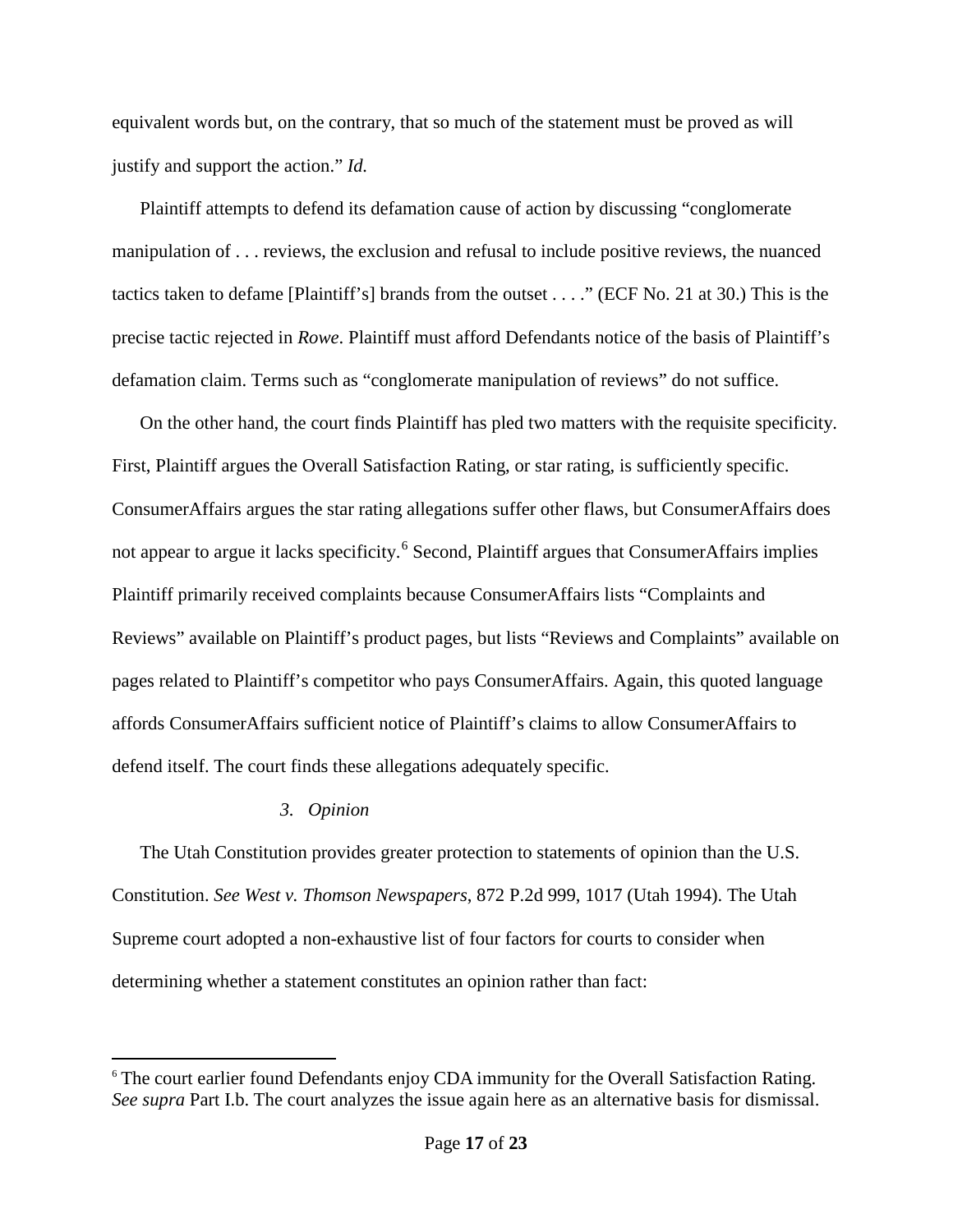(i) the common usage or meaning of the words used; (ii) whether the statement is capable of being objectively verified as true or false; (iii) the full context of the statement-for example, the entire article or column-in which the defamatory statement is made; and (iv) the broader setting in which the statement appears.

*Id.* at 1018. The court may make this determination as a matter of law. *See id.*; *Jacob v. Bezzant*, 212 P.3d 535, 543 (Utah 2009). The court examines the two allegedly-defamatory statements the court found sufficiently specific. *See supra* Part III.b.2.

### A. Meaning of words used

The alleged statements' meaning suggests ConsumerAffairs' made only statements of protected opinion. First, a star rating does not convey any fact. Other courts have found starrating systems similar to ConsumerAffairs' constitute opinions not actionable under defamation law. *E.g., Themed Restaurants, Inc. v. Zagat Survey, LLC*, 21 A.D.3d 826, 801 N.Y.S.2d 38 (2005) ("restaurant ratings and reviews almost invariably constitute expressions of opinion"); *Browne v. Avvo Inc.*, 525 F. Supp. 2d 1249, 1253–54 (W.D. Wash. 2007) ("Neither the nature of the information provided nor the language used on the website would lead a reasonable person to believe that the ratings are a statement of actual fact."). Plaintiff alleges the star rating relates to overall satisfaction. Ascribing a number of stars to one's satisfaction does not convey any objective fact. At most, this rating conveys a subjective notion of a user's, or group of users', satisfaction with a product.

Next, the words "Reviews and Complaints" convey no negative facts on their own. Moreover, the meaning of those words does not change based solely on changing the order to "Complaints and Reviews." These words indicate that ConsumerAffairs compiles reviews and complaints, but the words do not convey or imply any fact about ConsumerAffairs.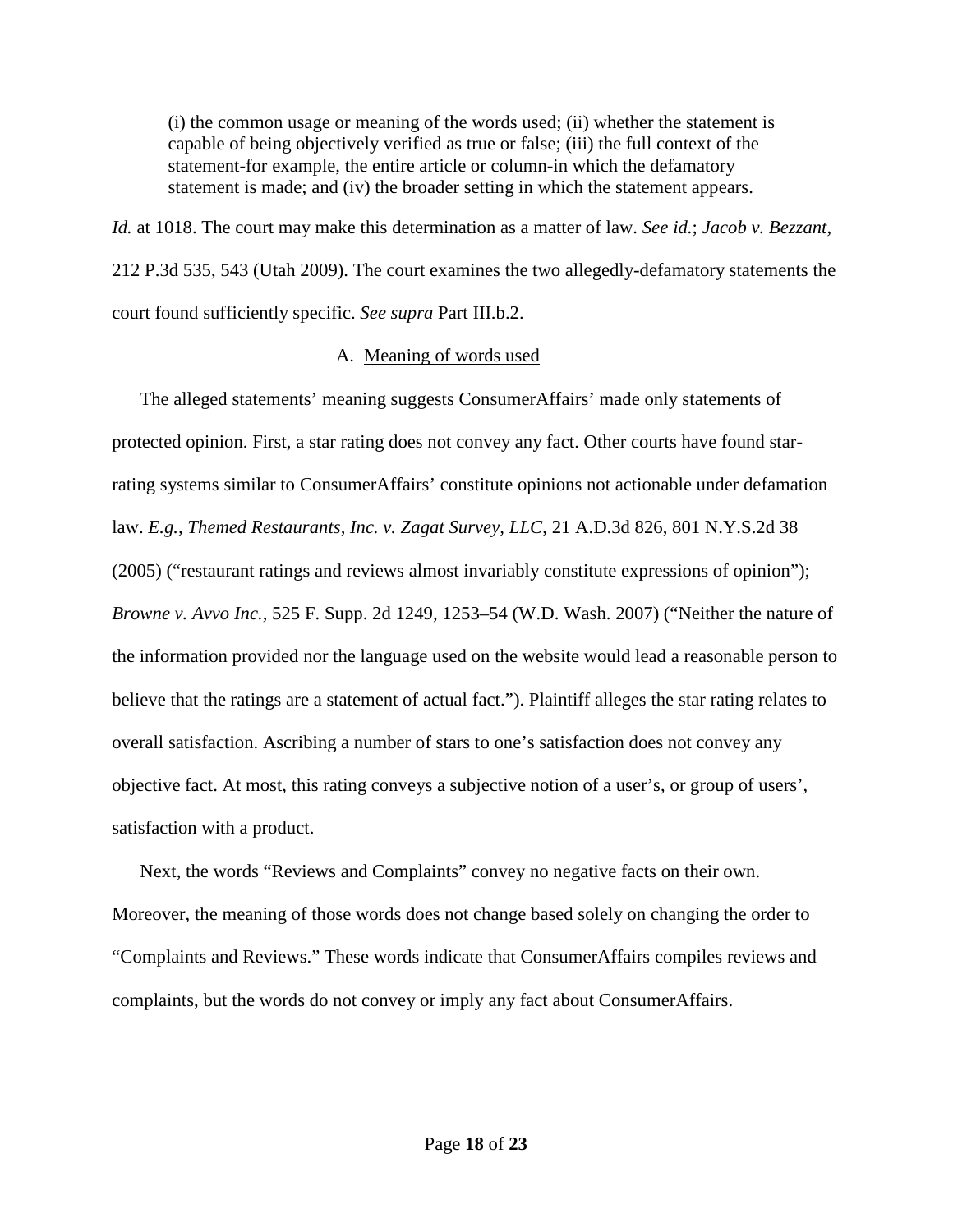#### B. Whether statements can be verified as true or false

Plaintiff does not identify any verifiable fact alleged or implied by the star rating. A consumer or ConsumerAffairs itself may prefer one brand to another. This type preference does not constitute any objective fact. The Utah Constitution protects such opinions.

Likewise Plaintiff suggests no verifiable meaning for the phrase "Complaints and Reviews." This language might only be proven true or false based on whether any complaints and reviews exist. Yet Plaintiff alleges that ConsumerAffairs actually compiles complaints and reviews. Plaintiff simply objects to the manner in which ConsumerAffairs does so. Thus, the only language in the Complaint that could be proven true or false is true according to Plaintiff.

### C. Immediate context

ConsumerAffairs allegedly made all of these statements in the same context: Internet pages related to product reviews of Plaintiff's and others' products. In this immediate context, the words are almost certainly understood as opinion rather than fact. Star ratings have become commonplace in the digital age. A reader understands these ratings to represent the subjective satisfaction felt by a product user or a group of users (or for purposes of the present argument ConsumerAffairs' own satisfaction). Such ratings are understood as opinion rather than fact.

Similarly, the heading for complaints and reviews taken in the context of a product review page strongly suggest opinion rather than fact. ConsumerAffairs receives and compiles consumer reviews and complaints for various products. In context of a specific product, the language regarding complaints and reviews merely underscores suggests no objective fact.

#### D. Broader context

The greater context further suggests the material at issue represents only opinion. The review pages at issue can all be found on ConsumerAffairs website. Given this context, any reader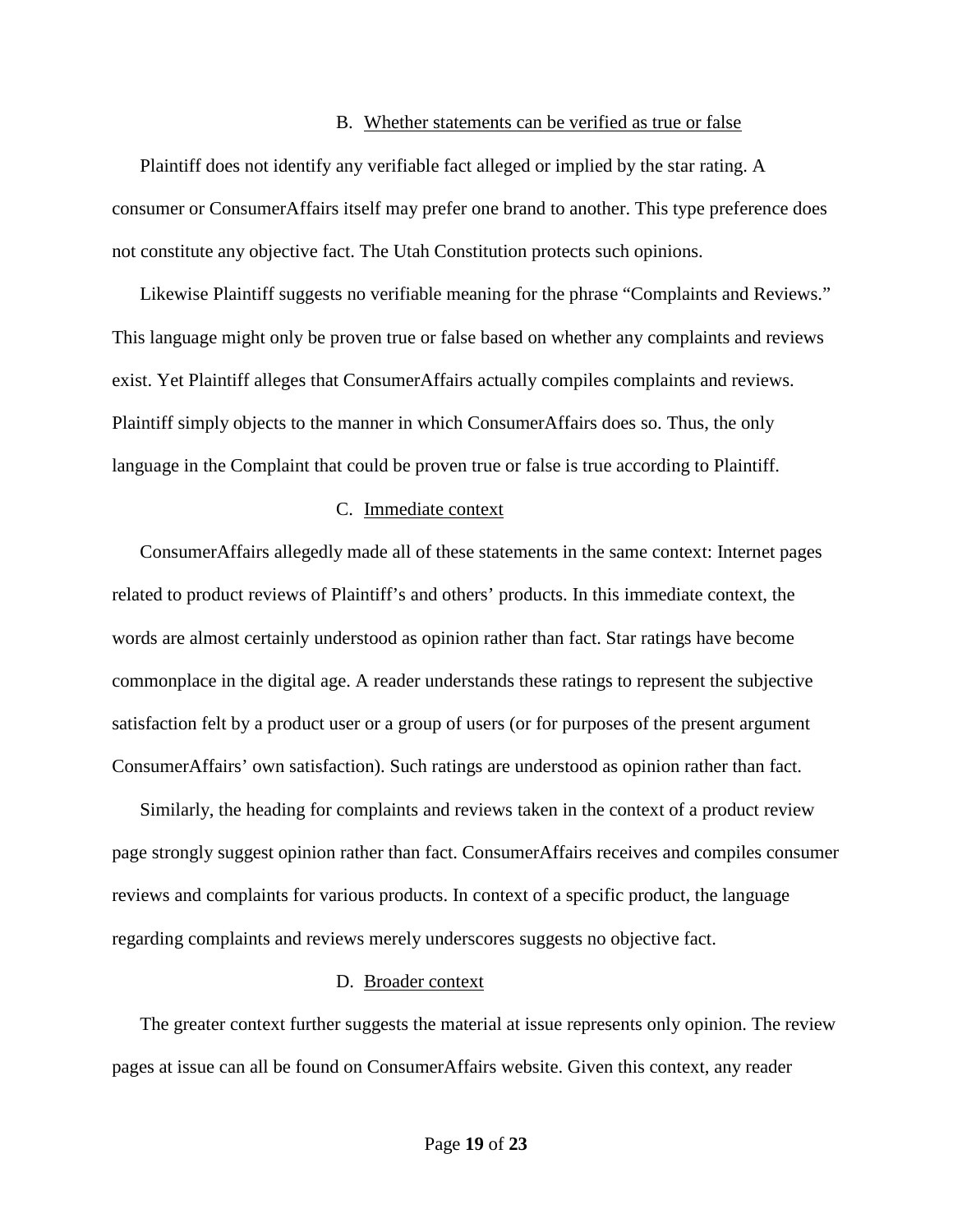becomes even less likely to confuse the material for anything other than opinion.

ConsumerAffairs devotes its entire website to product reviews submitted by third parties (and for purposes of this argument, with star ratings generated at least in part by ConsumerAffairs). Thus, even assuming any of the alleged statements can be attributed to ConsumerAffairs, the context strongly suggests the statements relate to opinions.

Based on the foregoing factors, the court finds the statements ConsumerAffairs makes on its website relate to matters of opinion protected under the Utah Constitution. Additionally, the court briefly discusses Plaintiff's reference to its alleged higher rating on another review site. This argument merely highlights the subjective nature of reviews. It offers no objective fact because Plaintiff cannot demonstrate that either review is objectively correct. By adopting Plaintiff's position that differing reviews on two websites present the basis for a lawsuit, the court would force product-review websites to face litigation unless they afford equal ratings to all reviewed products and companies. This position is untenable under any conception of the First Amendment. Review sites and their users may offer opinions regardless of whether those opinions are consistent with those of other reviewers. Such opinions are protected by the Utah Constitution and the United States Constitution.

# **IV. RICO claim**

Defendants argue Plaintiff fails to allege (1) an enterprise, (2) a pattern of racketeering activity, (3) a predicate act, and (4) proximate cause. The court will address the second and third arguments, but based on its resolution finds it need not reach the first and fourth arguments.

### **a. Plaintiff does not set forth two RICO predicate acts**

A "'pattern of racketeering activity' requires at least two acts of racketeering activity." 18 U.S.C.A. § 1961. Further, "while two acts are necessary, they may not be sufficient." *Sedima, S.P.R.L. v. Imrex Co.*, 473 U.S. 479, 497 (1985). The acts must also be related and suggest a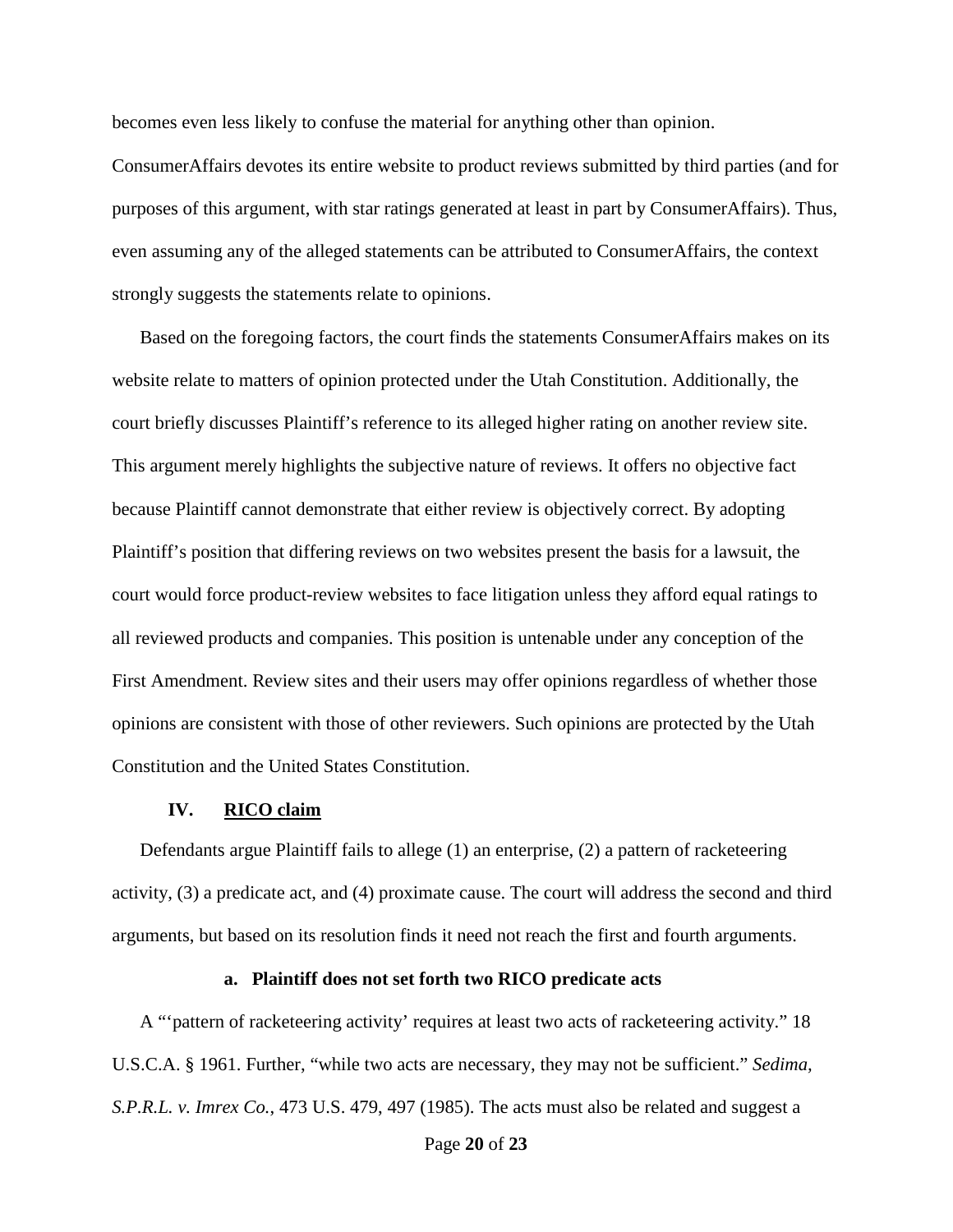threat of continued illicit activity. Relatedness means the acts involve similar "purposes, results, participants, victims, or methods of commission, or otherwise are interrelated by distinguishing characteristics" rather than isolated events. *H.J. Inc. v. Nw. Bell Tel. Co.*, 492 U.S. 229, 240 (1989). Continuity is a temporal concept involving either "a closed period of repeated conduct, or to past conduct that by its nature projects into the future with a threat of repetition." *Id.* This requirement is "satisfied where it is shown that the predicates are a regular way of conducting defendant's ongoing legitimate business . . . ." *Id.*

Plaintiff alleges ConsumerAffairs engaged in multiple RICO predicates consisting of wire fraud and extortion. (ECF No. 2, Ex. 1 at 19–20.) Defendants claim Plaintiff has not properly alleged either predicate. The court addresses each predicate in turn.

# *1. Wire fraud*

Defendants claim Plaintiff fails to identify who engaged in the alleged fraud and fails to identify any false statement. Plaintiff argues it may proceed under a theory that the aggregate circumstances here defrauded visitors to ConsumerAffairs's website.

Fraud pled as a RICO predicate act must be pled with specificity under Rule 9(b). *Farlow v. Peat, Marwick, Mitchell & Co.*, 956 F.2d 982, 989–90 (10th Cir. 1992). "Thus, a complaint alleging fraud must set forth the time, place and contents of the false representation, the identity of the party making the false statements and the consequences thereof." *Tal v. Hogan*, 453 F.3d 1244, 1263 (10th Cir. 2006) (quotations and alteration omitted). Yet, "the deception need not be premised upon the verbalized words alone." *Gusow v. United States*, 347 F.2d 755, 756 (10th Cir. 1965). "The arrangement of the words, or the circumstances in which they are used may convey the false and deceptive appearance." *Id.*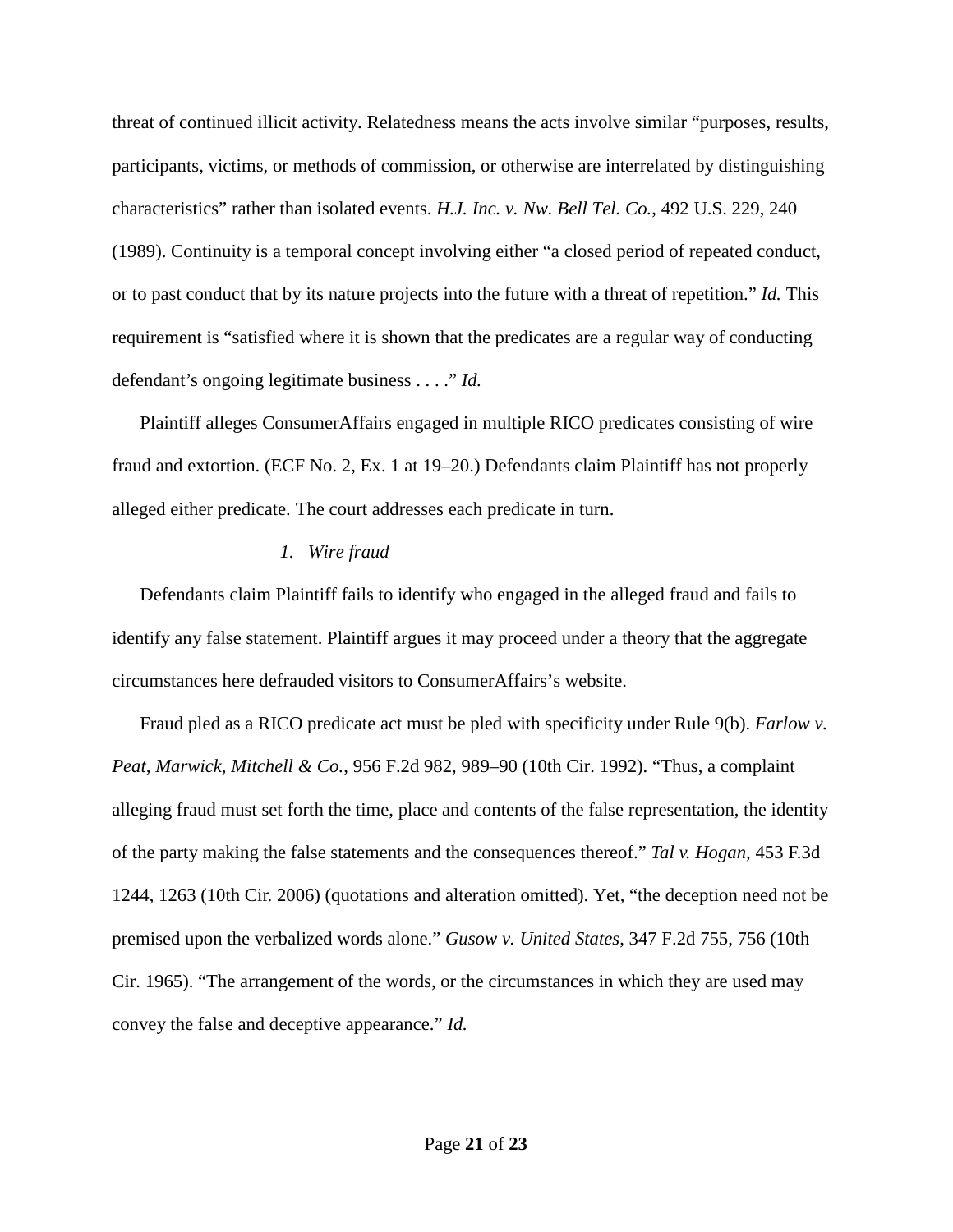To support its fraud claim, Plaintiff argues "Defendants" engaged in an "open-ended web of deception of half-truths and non-disclosures to online customers by a self-described unbiased consumer advocacy organization . . . ." (ECF No. 21 at 35.) This argument itself does not illuminate the basis for Plaintiff's fraud claim. At most, it suggests one or more Defendants claimed to be unbiased, but Plaintiff offers no specifics. Similarly, the Complaint contains only conclusory allegations to support this claim. The complaint alleges: "ConsumerAffairs.com leads consumers to believe that it is an independent and trustworthy review site that can help consumers make an informed purchase decision." (ECF No. 2, Ex. 1 at 6.) The Complaint also alleges "Defendants . . . repeatedly engaged in knowing participation in multiple predicate acts of internet wire fraud" and incorporates the general allegations in the complaint. The Complaint does not provide the specificity Rule 9(b) mandates.

First, the Complaint offers no description of who made any alleged statement or undertook other actions to further the allegedly-fraudulent scheme. Even if the court elects to adopt Plaintiff's theory that a given statement constitutes "group-published information," Plaintiff does not explain why ConsumerAffairs can he held liable for Consumers Unified, LLC's, statements or vice versa. Second, Plaintiff does not describe how Defendants lead consumers to believe ConsumerAffairs is unbiased. While a fraud claim may be predicated on circumstance as well as overt statement, Plaintiff must allege the factual details he intends to rely upon to prove his fraud claim. The Complaint must allege the time, place, and contents of the representations. It must also identify the speaker, particularly where, as here, Plaintiff brings claims against three Defendants. To the extent Plaintiff intends to rely on circumstance to prove his fraud claim, the deceptive circumstances must likewise be pled with specificity, not alleged generally. Thus, Plaintiff fails to state a viable claim for wire fraud as a RICO predicate.